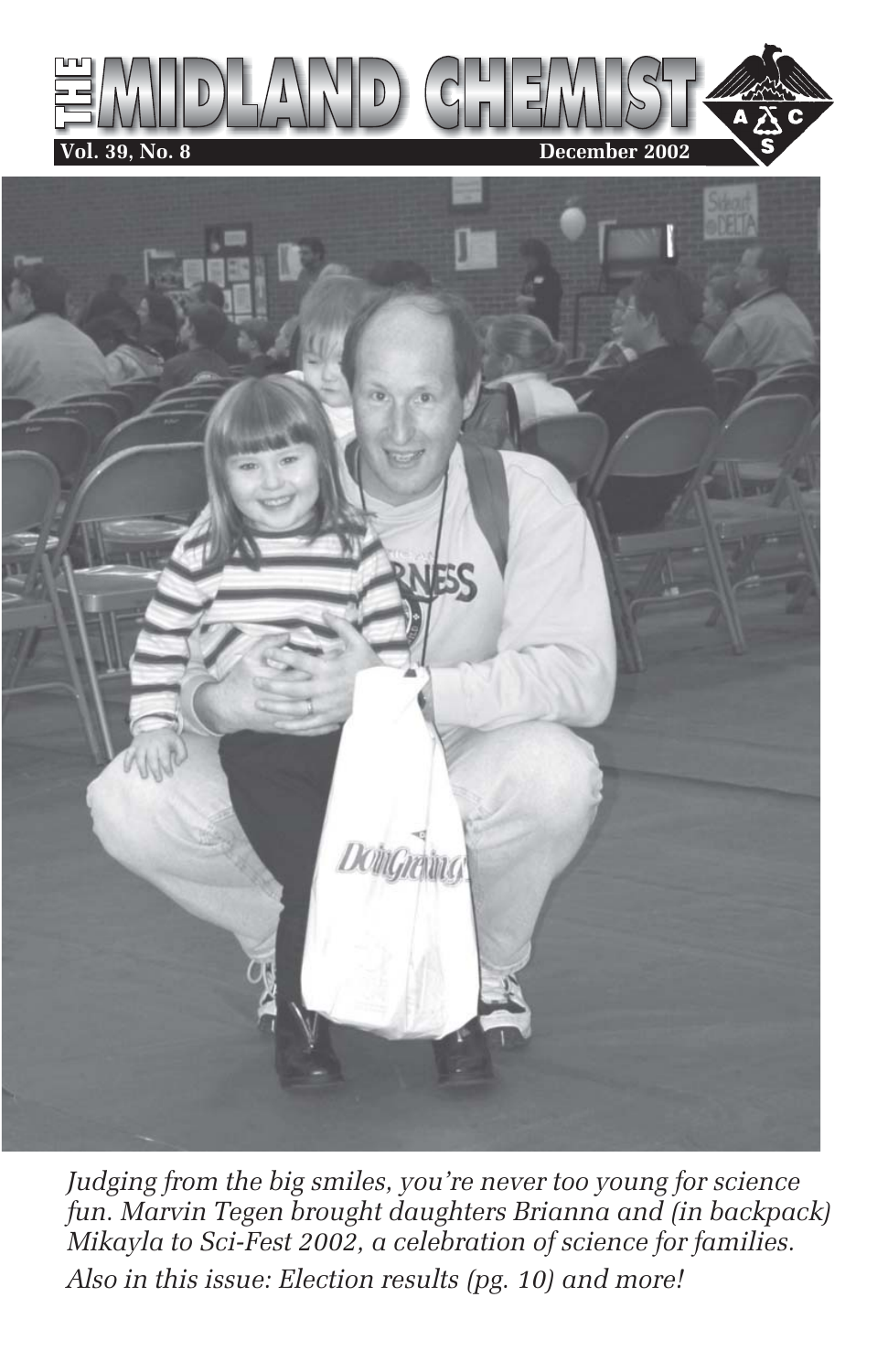

Volume 39, Number 8 December 2002

#### *In This Issue ...*

| Final Report for the 1997-1999 Member Interest Survey  19 |  |
|-----------------------------------------------------------|--|
|                                                           |  |
|                                                           |  |
|                                                           |  |
| Important Dates on the ACS Midland Section Calendar  30   |  |
|                                                           |  |
|                                                           |  |

*The Midland Chemist* is published eight times a year by the Midland Section of the American Chemical Society.

American Chemical Society Midland Section PO Box 2695 Midland, MI 48641-2695 http://membership.acs.org/M/Midl

#### *Volunteer Staff*

| 989-832-7485                        |  |
|-------------------------------------|--|
| ann.birch@editech-mi.com            |  |
|                                     |  |
| Angelo Cassar  Photographer, writer |  |
| Kristine Danowski  Writer           |  |
|                                     |  |
|                                     |  |
| James R. Birch  Design, layout      |  |

Please submit all articles and photographs to the editor, Ann Birch. Instructions for article submission are on the Midland Section web site, as is contact information for other staff members. Authors can also contact Ann directly with any questions.

Neither *The Midland Chemist*, nor the Midland Section, nor the American Chemical Society assumes any responsibility for the statements and opinions advanced by contributors of or to *The Midland Chemist*.

Unless otherwise noted, all photographs are credited to Angelo Cassar.

© Copyright 2002 Midland Section of the American Chemical Society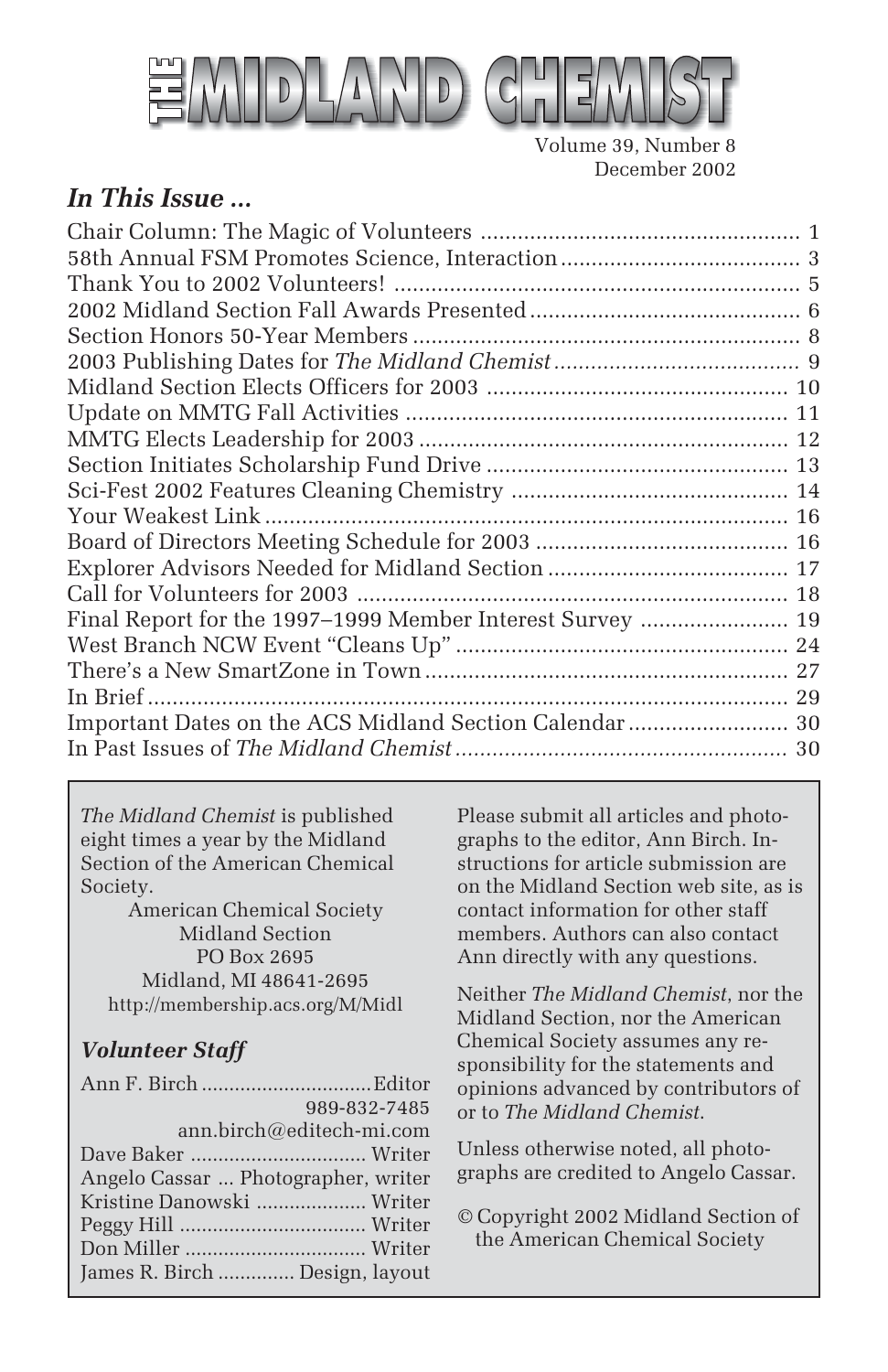#### *Chair Column*

### **The Magic of Volunteers**

**W**hen I was a teenager, there was a popular song titled "Do You Believe in Magic?" It was a love song, but the title suggests the way I feel. Just over a year ago, as I was preparing for this year of keeping track of the Section, the stroke that I suffered was quite a blow. While the doctors told me that my stroke was only a minor affair, they also told me that it was significant, that certain things would have to be done differently, or else…well, the future was uncertain. As I was recovering, I needed to decide if I would take my elected spot as chair of the Section, or pass it on, according to the just completed elec-



Pat Cannady, Chair ACS Midland Section

tion, to the very able chair-elect, Mike Owen. Mike generously offered to take over, a year sooner than expected. While his offer would have been an easy answer to the problem, I felt that I had something to give and something to get. Obviously, I took the spot and the responsibility, and for this year of 2002, I've been the chair. Along with relearning my basic tricks of life, I also learned a lot about the members of the Midland Section of the American Chemical Society.

I learned that there are quite a few people in our Section who care a lot about all of us. They demonstrate this care by doing the things they've learned to do. They are quite busy people who do a wide number of jobs, including retirement. All have one thing in common—they're members of the ACS! Whether it's quite a few hours a month or a few hours per year, the members of the ACS that I've come into contact with all have one thing going for them—the feeling that chemistry, chemical engineering, or related technical fields make a positive difference in our quality of life.

I want to mention a couple of things in final passing. First, something I've done recently for you, members of ACS. In early November, with Wendell Dilling and Gretchen Kohl, I went north to West Branch, where they had National Chemistry Week activities in October. This date was the "celebration" night, a night of meeting people, eating excellent food, and presenting awards. Basically, we gave out about thirty plaques, certificates, and a few checks. Several thousand dollars, in fact, were handed over from one part of the community to the other in a spirit of giving. So much so, that the national American Chemical Society matched the donations to the tune of \$5000! What was even more exciting was that it had been only that morning that our local section treasurer, Doug Beyer, in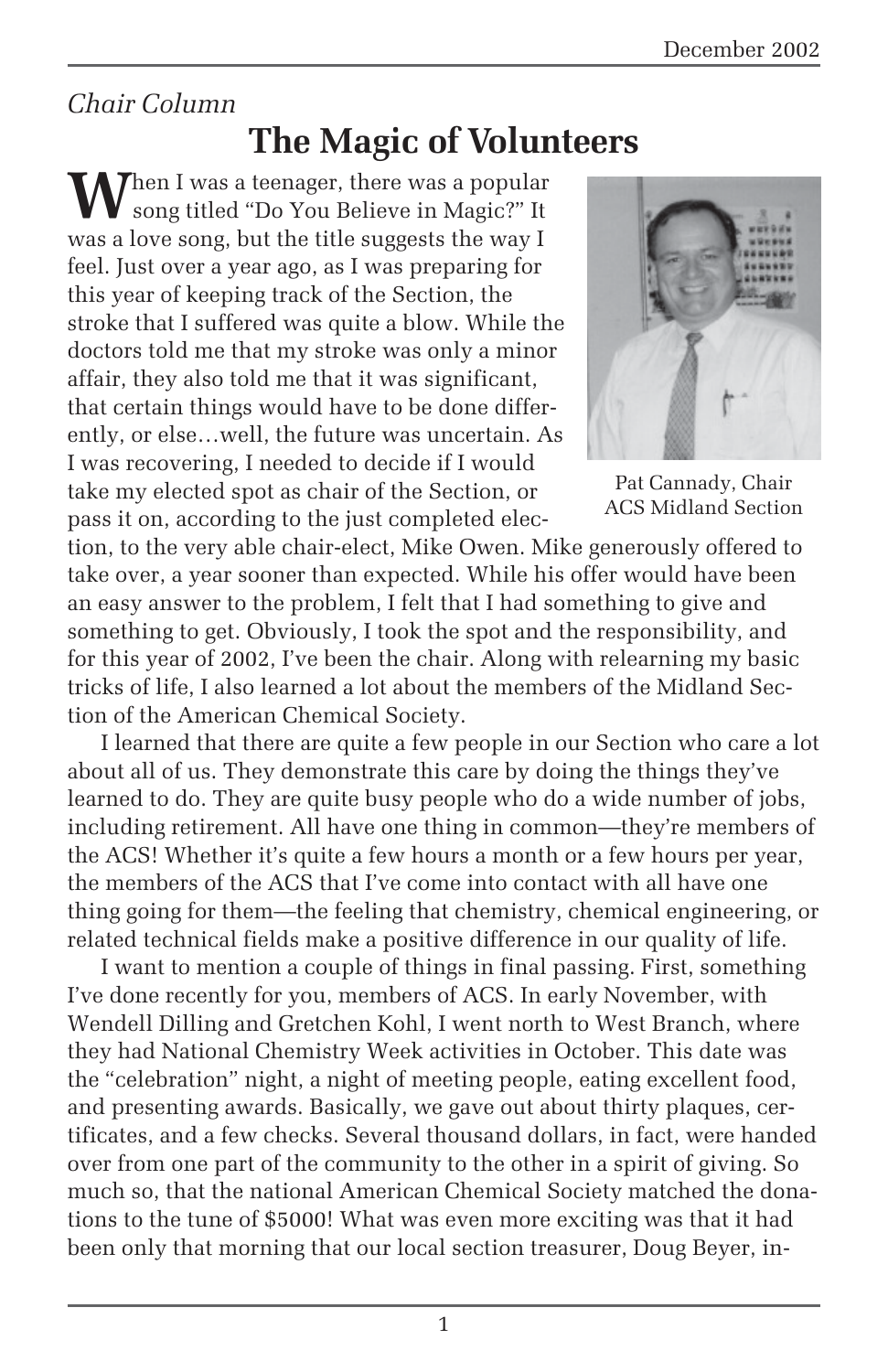formed me that ACS had come up with the matching funds. It was all a rather nice end to what had begun as a way in which one of our ACS members, John Blizzard, decided to give to West Branch some of the fun that is chemistry.

The other thing to mention is the annual Fall Scientific Meeting chaired this year by Wendy Flory and Dale LeCaptain—and that is to say, wow! These two relatively new members of the Section just happen to be husband and wife, which certainly made communication a lot easier. Along with the management of The Dow Chemical Company, who hosted the meeting on a Friday afternoon, they certainly did a wonderful job this year in pulling together quite an impressive show. Good job!

I would like to thank all the people in the ACS who have made this year another successful year. You people have left nothing undone that could have been done. (Well, okay, so you didn't tell me about it if you did, but the impression is still great.)

Well, that's about all, it's been fun. Now, Mike, it's your turn!

Pat Cannody

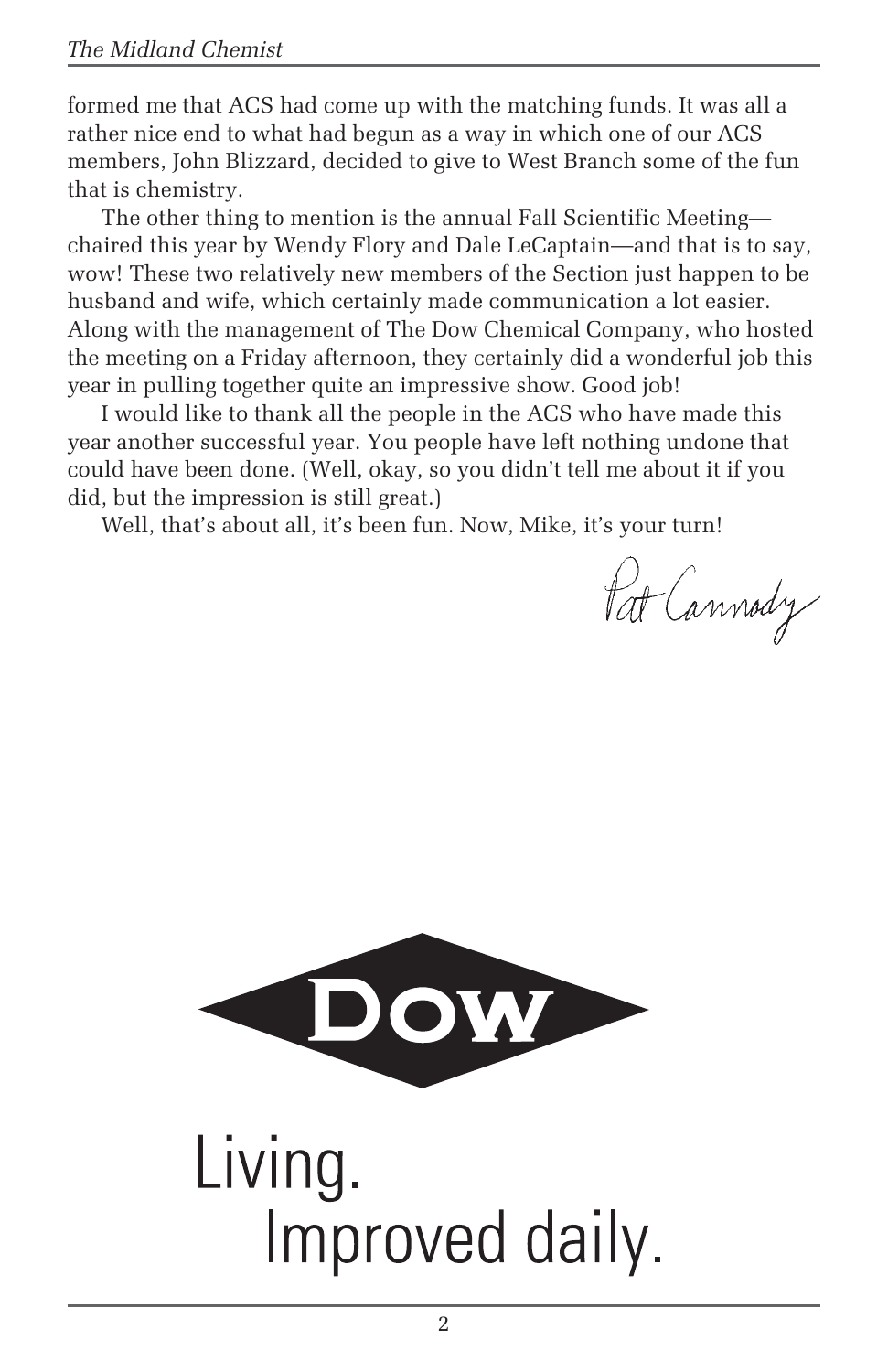### **58th Annual FSM Promotes Science, Interaction**

*By Wendy Flory and Dale LeCaptain*

**T**he 58th annual Midland Section ACS Fall Scientific Meeting was held

on Friday afternoon, October 11<sup>th</sup>. FRIDAY?!?! Usually held on a Saturday it was moved to Friday in an attempt to turn around the trend in decreasing member attendance. Friday did seem to work out better for everyone—280 members and guests were treated to lunch, a variety of tech-

nical talks, posters, an exposition, and a social at Frick's. The keynote speaker, J. Michael Ramsey, Oak Ridge National Laboratory, summed it up nicely with "I had a great time scientifically and socially."

The meeting began with the poster session, a lunch graciously provided by The Dow Chemical Company, and the return of the exposition. Rick Gross donated The Dow Chemical Company's Midland Learning Center (EDC) facilities and lunch. "Excellent facilities really make the meeting come together," said one attendee. There were 30 posters in the poster session that lasted from noon until 4 p.m. The presentations were primarily of local research efforts from The Dow



*J. Michael Ramsey, Oak Ridge National Laboratory, was the keynote speaker at the 58th Fall Scientific Meeting.*

Chemical Company, Dow Corning Corporation, Central Michigan University, Ferris State University, Saginaw Valley State University, Eastern Michigan University, and Delta College.

The return of the exposition was a huge success due mainly to the hard work of MMTG and their project leader for this event, Wendy Mallory. An excerpt from her summary: "The following vendors participated: Agilent, Argonaut Technologies Inc., Dionex, Envision Communications, Facility Matrix Group Inc., Fisher Scientific, Grainger, H-E-L Inc., MTS, Sigma Aldrich, and TA Instruments. Other vendors in addition to these listed are interested in participating next year. This was a great way for attendees to visit with vendors and discuss their service and supply needs. Numerous comments could be heard throughout the day on how much the exposition was appreciated. These vendors were all interested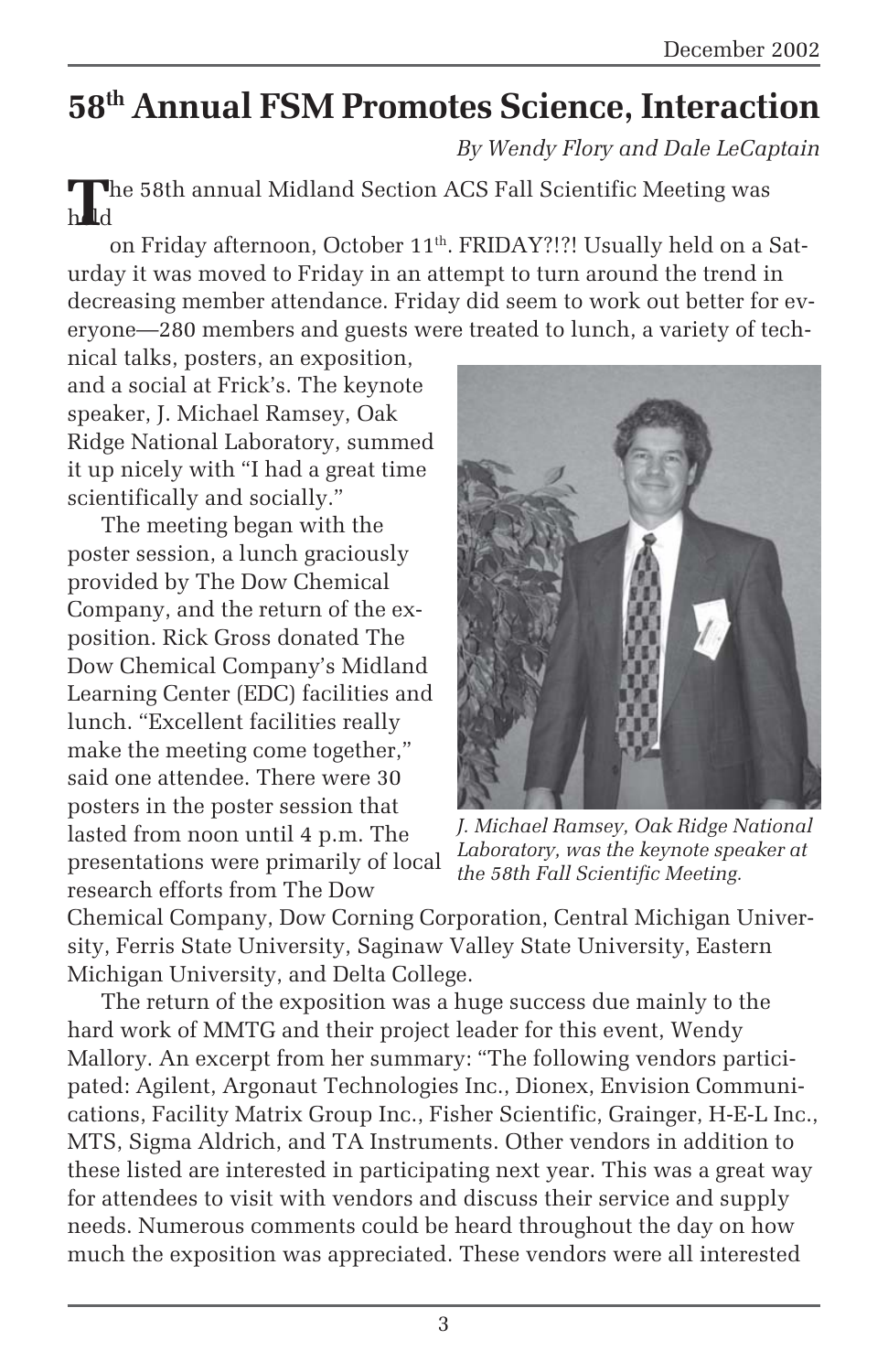#### *The Midland Chemist*

in returning to future meetings. Also included were booths for the American Chemical Society Midland Section and the Division of Chemical Technicians (TECH)."

The meeting got underway at 2:00 p.m. with the welcome and awards presentation by the Midland Section of the ACS. This year's meeting theme was "More Reactions on a Smaller Scale, *Faster*."



*Young-Jun Cho and Professor Bob A. Howell, CMU, presented their poster on amine-based organophosphorus flame retardants.*

The keynote speaker was J. Michael Ramsey from Oak Ridge National Laboratory. His keynote address, "Smaller, Faster, Cheaper, Better: Good for Electrons, Why Not Molecules?" gave the history of microscale devices.

"There were so many excellent choices for speakers and topics, my only regret is there wasn't time to see all of them," said attendee Buford Lemon. The presentations for the two technical research sessions focused on the meeting theme and ranged from micro- and nanofluidic devices to single-walled carbon nanotube-polysaccharide complexes. The MMTG section organized a talk schedule as well, from the story of a personal journey by a Dow Chemical employee to John Engelman, S.C. Johnson and Son, Inc., talking about "You want me to do what?!"

A post-meeting social, absent since the earliest of Midland Section Fall Scientific Meetings, returned to this meeting and was held at Frick's. It was sponsored by exposition vendors Agilent, Envision Communications, Facility Matrix, Fisher Scientific, and MTS. It was an excellent way to catch up with old friends, meet some new ones, and relax from the rigors of an informative meeting.

Thanks to all those who helped out that day to make the meeting a huge success!

- The Dow Chemical Company, especially Rick Gross for donating the use of the world-class facilities and for donating the superb lunch
- The 2002 FSM organizational volunteers: Dan Dermody, Mindy Keefe, Buford Lemon, Dave Karpovich, Becky Lorenz, Steve Booth, Beth Cork, Stacey Beyer, Alisa Silvernale, Danielle Gingerich, Dave Mitchell, Wendy Mallory, Carrie Briggs, Stephanie Gabelnick, Didem Oner-

Deliormanli, Angelo Cassar.

4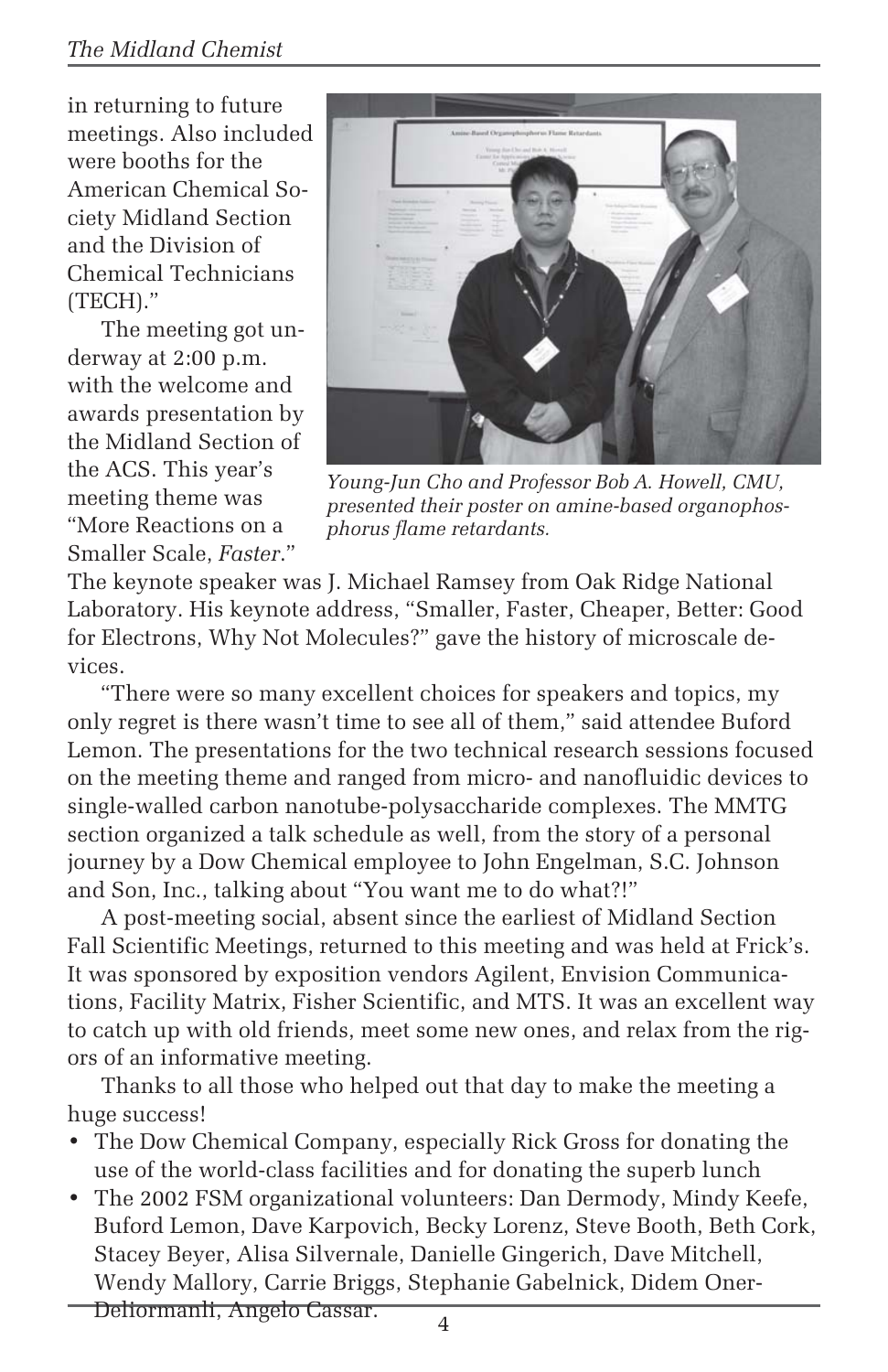### **Thank You to 2002 Volunteers!**

#### *By Pat Cannady*

**A**s we near the holiday season of 2002, it's time to reflect back on the year and realize what wouldn't have happened if not for all the time spent by you in volunteer work for the Section and for the members of the communities that surround us. Thanks go to many of you, but, right up front, I'll apologize to any I forget!

Thanks go to Debbie Bailey and the rest of her crew at the Mid-Michigan Technician Group, for everything you've done, especially at the county fair and other Section events. Thanks to Ann Birch, with another fantastic year on *The Midland Chemist*. What a great benefit this is to the Section! Wendy Flory and Dale LeCaptain, co-chairs of the Fall Scientific Meeting this year, what a great job! A move to Friday, Dow Chemical involvement looking good, what's next? Angelo Cassar, what a great job you've done on the Publicity-Public Relations committee. Phil Squattrito has done a fine job finishing up his third year heading up the Awards Committee (and his last in this capacity, I'm told). Don Miller, thanks for all your help with the Careers and Professional Relations Committee. Eldon Graham, your kindness never fails and your handling of the Technical Society Affairs group was again excellent. Kermit Kwan and the Nominations and Elections committee did great work on this year's election.

Another solid year of effort, again, in the area of Public Education and Student Programs. We have once again had Margaret Hill to thank in heading Project SEED. In the area of Minority Affairs, Lin Dorman got things rolling strongly. John Blizzard has been once again—well, John Blizzard!—heading up Science Literacy. Marvin Tegen continues to guide Science Promotions.

Wendell Dilling continued his long-term interest in helping the Section. Joined by George Eastland, Dave Stickles, and Joan Sabourin with their help in matters pertaining to the board and Sci-Fest, this year has had many wonderful events. Thanks go to Bobby Howell, that tireless soul who has been so long a member, contributor, and councilor to the Section. And, of course, Gretchen Kohl – thanks go to you for all the help you've given everybody!

Thanks to everyone for making this another wonderful year for the Midland Section of the ACS!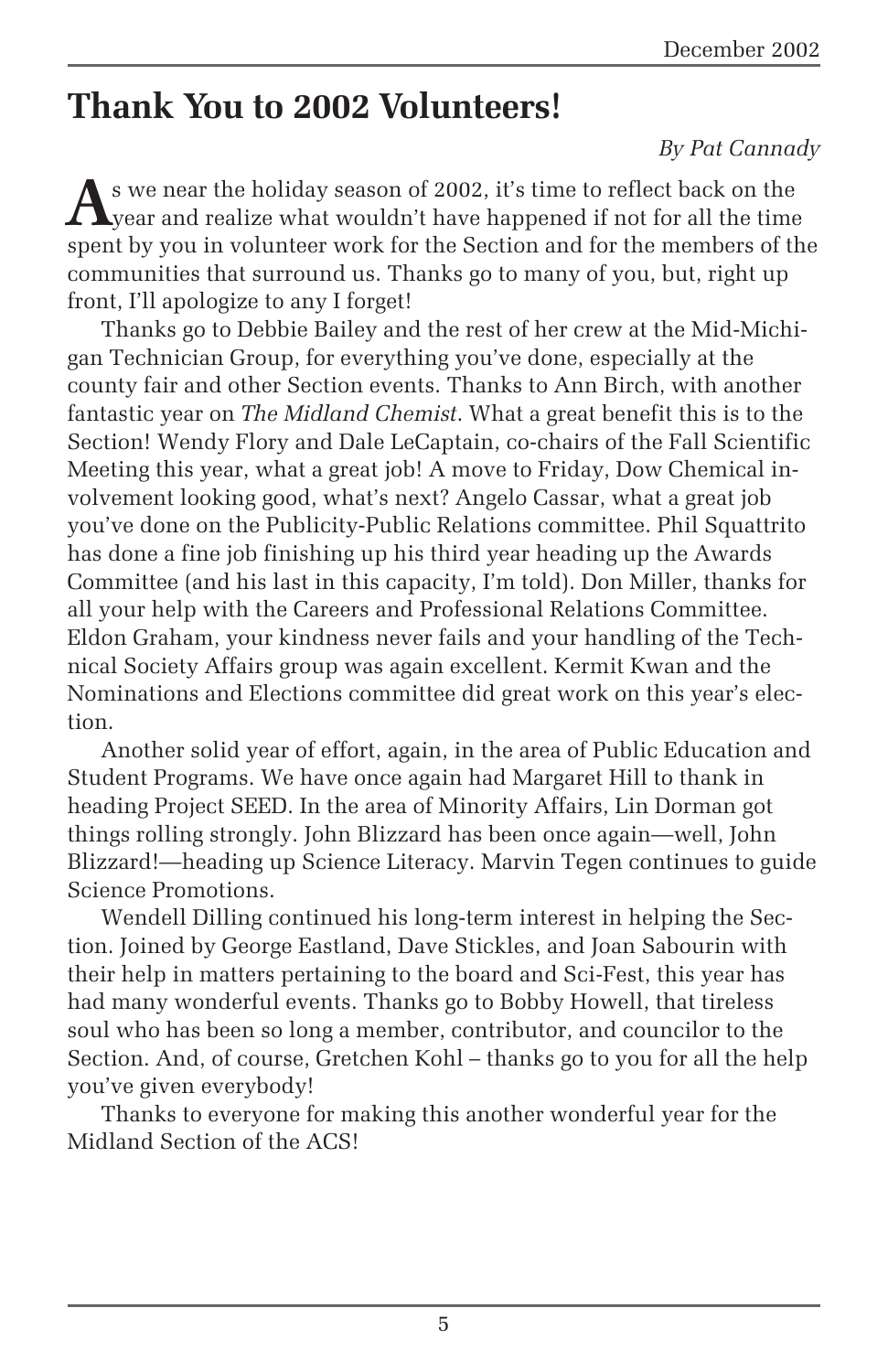# **2002 Midland Section Fall Awards Presented**

*By Philip J. Squattrito*

The Midland Section presented three awards for outstanding perfor-<br>mance at the 58<sup>th</sup> Fall Scientific Meeting, October 11, at The Dow Chemical Company Employee Development Center in Midland.

The award for Outstanding Achievement and Promotion of the Chemical Sciences went to Dr. Thomas J. Delia, emeritus professor of chemistry at Central Michigan University. Dr. Delia holds a B.S. degree from Holy Cross College and M.S. and Ph.D. degrees in organic chemistry from Virginia Polytechnic Institute. Following completion of his graduate studies in 1961, Dr. Delia was a research associate at the University of Virginia and the Sloan-Kettering Institute before becoming an assistant professor at Central Michigan University in 1966.

During his academic career, Dr. Delia has carried out an active research program in the synthesis of



*Midland Section Chair Pat Cannady presents the "Outstanding Achievement and Promotion of the Chemical Sciences" award to Dr. Thomas Delia.*

new heterocyclic organic molecules with potential medicinal applications. A recognized expert in pyrimidine chemistry, he is the author of over 40 journal articles and several book chapters in this field. His work has been supported in recent years by the Research Excellence Fund of Michigan and by Community Cancer Services of Isabella County. Dr. Delia has mentored numerous undergraduate and Masters-level research students, many of whom have gone on to successful academic and industrial careers. He is a member of the American Chemical Society, Sigma Xi, Phi Lambda Upsilon, the International Society of Heterocyclic Chemistry, and the Council on Undergraduate Research. Though he retired from teaching in 2001, Dr. Delia continues to maintain an active research laboratory and is the recipient of a 2002 Camille and Henry Dreyfus Foundation Senior Scientist Mentor Award.

The award for Outstanding Service to the Midland Section was presented to Joan Sabourin of Delta College. Ms. Sabourin received a B.S. degree from Aquinas College and an M.S. degree from Purdue University. She is currently Science Division Chair and a professor of chemistry at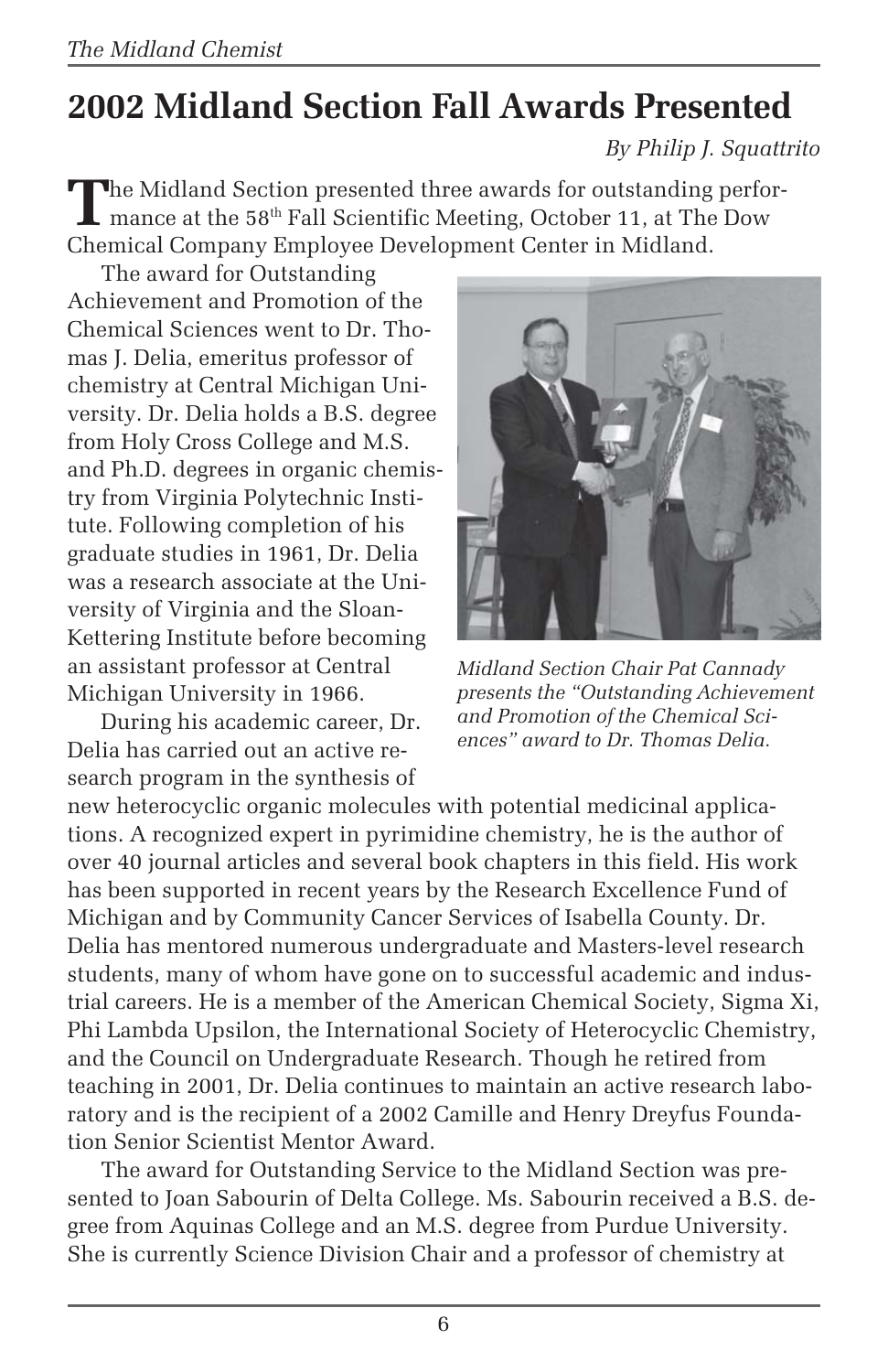Delta. She has been very active in the Midland Section, serving as Section chair in 1997, past-chair in 1998, and a member of the Board of Directors in 1988-1996 and 1999- 2002. She has served on numerous section committees, including Project Science Literacy/National Chemistry Week (1995-present), Sci-Fest (1995-2001), and Fall Scientific Meeting (1999). She also directed the Odyssey of the Mind program for many years. Ms. Sabourin is a recipient of the 1989 Midland Section Award for Outstanding Achievement in College Chemistry Teaching. She is a member of the Divisions of Chemical Education and of Chemical Technicians.



*Cynthia Gould receives the "Outstanding Chemical Technician" award.*

The award for the Outstanding Chemical Technician was given to Cynthia J. Gould of Dow Corning Corporation. Ms. Gould holds a B.A. degree from Western Kentucky University. She joined Dow Corning in 1984 as a chemical technician in Quality Assurance, working with gas chromatography, IR spectroscopy, and other analytical techniques applied to the determination of physical properties of monomers and polymers. As a result of her demonstrated proficiency, Ms. Gould became a Senior Science & Technology Technician in Analytical Sciences in 1992. She is described as a principal analytical gas chromatography expert at Dow Corning and a technical leader in her field. Ms. Gould has led several analytical projects and was a key participant in Analytical Science's new initiative of selling external analytical services. She developed a robust analytical method where other contract labs had failed, consistently provides high quality data to customers with low turn-around times, and demonstrated exceptional documentation that convinced customers that Dow Corning Analytical was the right choice for outsourcing their analytical work. Ms. Gould is the author of a number of internal technical reports and presentations, and has participated in Pittsburgh Analytical Conferences and National ACS meetings. She is a member of the American Chemical Society and the Mid-Michigan Technician Group.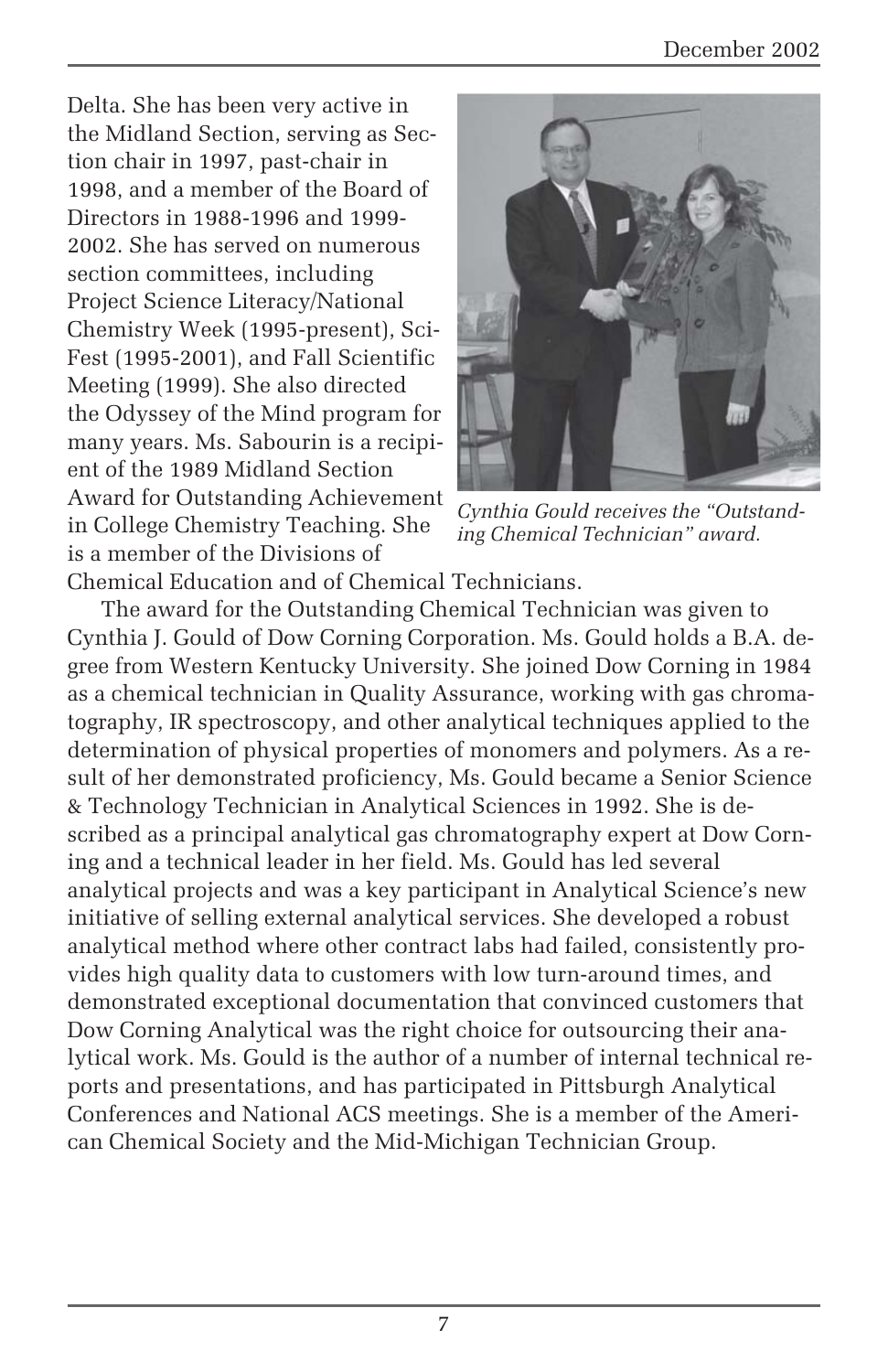# **Section Honors 50-Year Members**

#### *By Ann Birch*

**E**leven Midland Section members were honored at the 58th Fall Scientific Meeting for 50 years of membership in the American Chemical Society.

**Dr. Fred A. Blanchard** obtained a B.S. degree in mechanical engineering from Louisiana State University in 1944. He obtained an M.S. degree

(1948) and Ph.D. (1951) from the University of Cincinnati. He retired from The Dow Chemical Company as an associate scientist after 35 years with the company.

**Mr. Harold H. Gill, Jr.** obtained his B.S. degree in 1949 and an M.S. degree in 1950. He retired from the Analytical Sciences Laboratory at The Dow Chemical Company as senior research manager after 35 years with the company.

**Mr. George K. Greminger, Jr.** obtained his B.S. degree in 1938 from the State University of New York College of Environmental Science and Forestry. He retired from The Dow Chemical Company as an associate development scientist after 48 years with the company.

**Dr. George A. Lane** obtained an A.B. degree in 1952 from Grinnell College and a Ph.D. in 1955 from Northwestern University. He retired from The Dow Chemical Company in 1992 after 37 years with the company. He then worked for OmniTech until his retirement in 1997.

**Dr. Frank L. Saunders** obtained his B.A. degree in 1950 from Augustana College and his M.S. (1952) and Ph.D. (1953) degrees from Western Reserve University.



*George K. Greminger, Jr., accepts his 50 year award from Pat Cannady, Midland Section chair.*



*George A. Lane*



*Frank L. Saunders*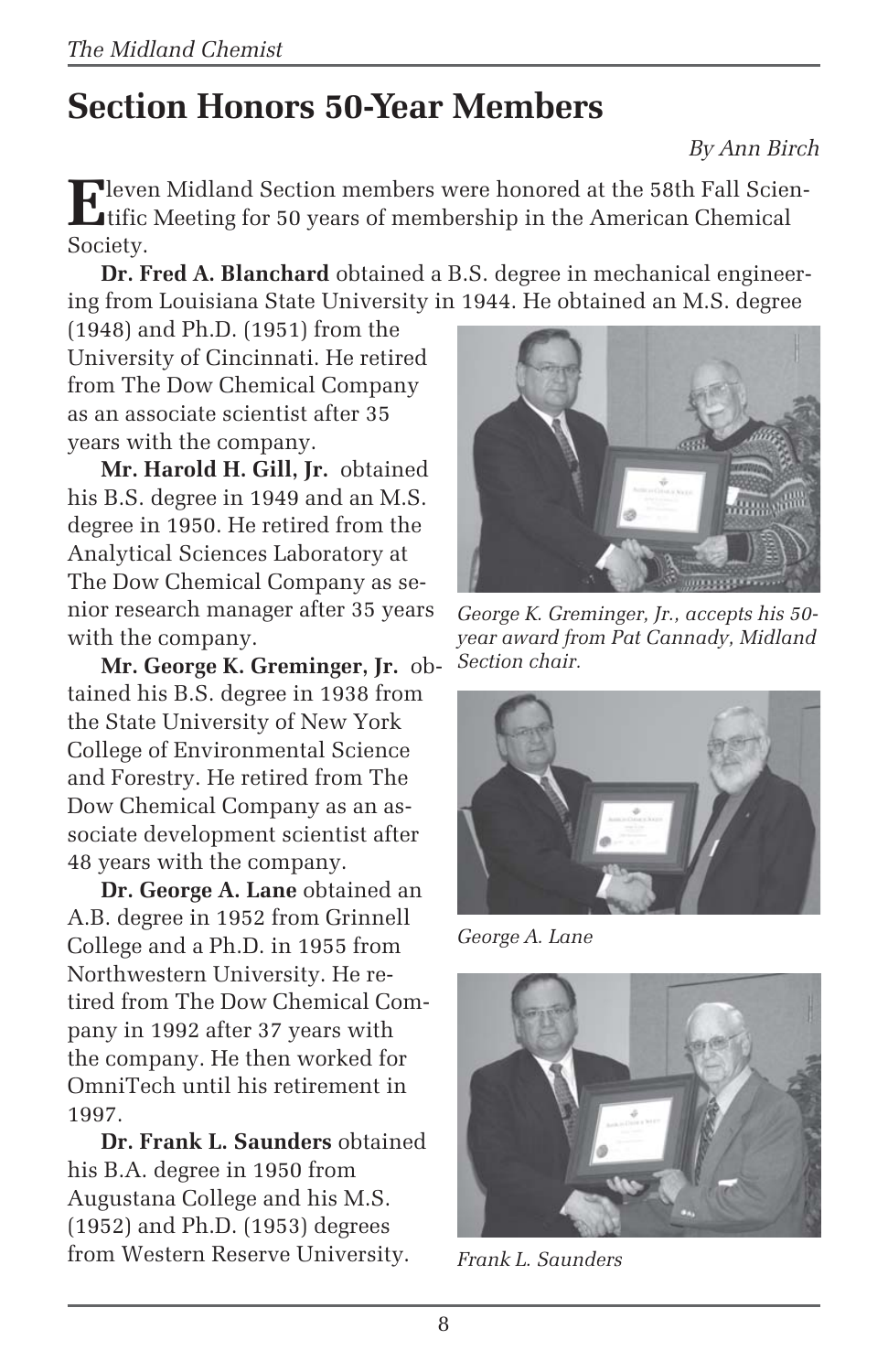He retired from The Dow Chemical Company as associate scientist after 38 years with the company.

**Dr. David P. Sheetz** obtained his B.S. degree in chemistry from Lebanon Valley College (1948) and his M.S. (1951) and Ph.D. (1952) from the University of Nebraska. He retired from The Dow Chemical Company as chief scientist after 39 years with the company.

**Mr. Leroy E. Swim** obtained a B.S. degree in 1952 and an M.S. degree in 1953 from Kansas State College. He retired from The Dow Chemical Company as a research chemist after 38 years with the company.

**Mr. William C. Taylor** obtained his B.S. and B.A degrees in 1952 from Otterbein College. He retired from The Dow Chemical Company as an analytical chemist after 34 years with the company.



*Leroy Swim*



*William C. Taylor*

Three other 50-year members—**Mr. Loren A. Haluska**, **Dr. F. M. Scheidt**, and **Mr. Nicholas C. Angelotti**—were also honored. Unfortunately, no additional information was available about these honorees as this issue of *The Midland Chemist* goes to press.

### **2003 Publishing Dates for** *The Midland Chemist*

*By Ann Birch*

| <b>Issue</b>              | <b>Copy Deadline</b> | <b>Issue Delivery</b> |
|---------------------------|----------------------|-----------------------|
| February, Vol. 40, No. 1  | Jan. 6               | Jan.31                |
| March, Vol. 40, No. 2     | Feb. 3               | Feb. 28               |
| April, Vol. 40, No. 3     | Mar. 3               | Mar. 31               |
| June, Vol. 40, No. 4      | May 5                | May 31                |
| August, Vol. 40, No. 5    | Jul. 7               | Jul. 31               |
| September, Vol. 40, No. 6 | Aug. 4               | Aug. 31               |
| October, Vol. 40, No. 7   | Sep. 8               | Sep. 30               |
| December, Vol. 40, No. 8  | Nov. 3               | Nov. 30               |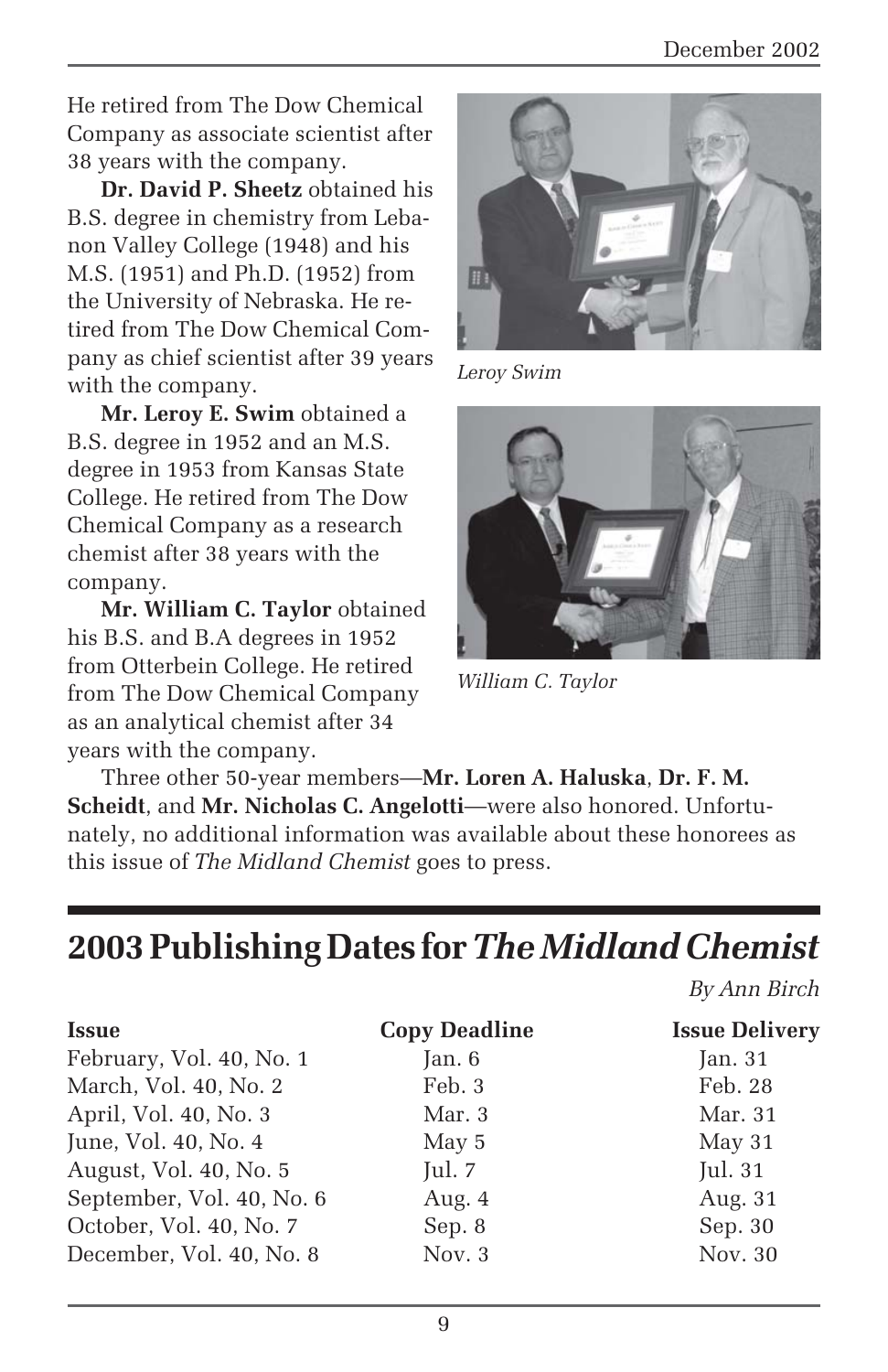# **Midland Section Elects Officers for 2003**

*By Kermit Kwan*

**T**he 2002 Nominations and Elections Committee (NEC) is pleased to announce the following Midland Section ACS 2003 officers:

| Chair-Elect:    | Joe Ceraso                  |
|-----------------|-----------------------------|
| Secretary:      | Sharyl Majorski-Briggs      |
| Treasurer:      | Doug Beyer                  |
| Chair, NEC:     | Gary Kozerski               |
| Councilor:      | Bob Howell                  |
| Alt. Councilor: | Angelo Cassar               |
| Director:       | George Eastland (3-yr term) |
|                 | Sarah Snow (3-yr term)      |
|                 | Art Smith (1-yr term)       |
|                 | Connie Murphy (3-yr term)   |

We would like to thank all the Midland Section ACS members who voted. We would particularly like to thank all of the candidates who agreed to run for positions. The commitment and enthusiasm displayed by all of the candidates led to another successful Midland Section ACS election.

# We're responsible.

In 1988, the American Chemistry Council (ACC) launched Responsible Care® to respond to public concerns about the manufacture and use of Chemicals.

Through this initiative, Dow Corning Corporation and other ACC members and partners are committed to continually improving our responsible management of chemicals.

We're responsible because we care.





© 2001 Dow Corning Corporation. *Dow Corning* is a registered trademark<br>of Dow Corning Corporation. *Responsible Care* is a registered service mark<br>of the American Chemistry Council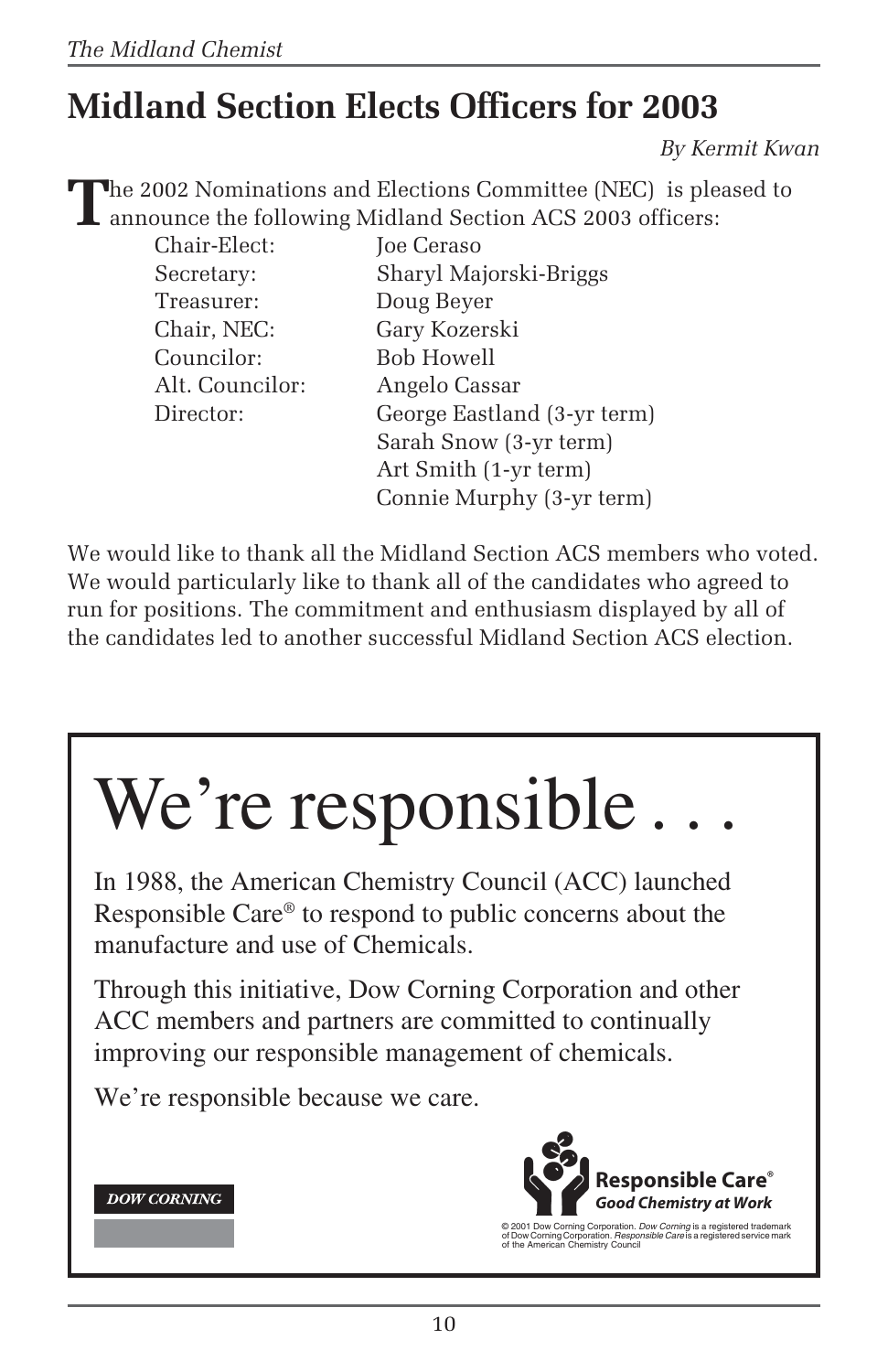# **Update on MMTG Fall Activities**

#### *by Amy L. Betz*

The Mid-Michigan Technician Group (MMTG) hosted two educational<br>seminars this fall. The first, entitled "Taking (some of) the Pain Out of Technical Writing," was offered in September. This seminar provided organizational tips to improve the technical report writing process, such as how to reduce procrastination, how to break up large amounts of data into manageable sizes, how to organize your report (and your thoughts), how to edit your writing, and other strategies for taking one of the researcher's most dreaded tasks and making it not only tolerable, but efficient.

This was followed by the second seminar offered in October entitled "Using Microsoft Word for Technical Writing." This was an excellent follow-up to the first seminar. As the first seminar taught how to prepare to write and how to organize your writing, the second seminar focused on how to use Microsoft Word to write what you want (a not altogether simple task at times). Techniques for imbedding images and graphs, linking the table of contents to document headings, auto-naming tables and figures, customizing toolbars, and working with macros were just a few of the many clever techniques presented to make the most of Microsoft Word's often obscure and unused capabilities. Both seminars were presented by Ann Birch. Ann is the founder and co-owner of Editech, a technical communications firm in Midland, Michigan. She has 11 years experience as a research chemist and 17 years experience as a free-lance technical writer and editor. Ann works extensively with technical authors and writes, edits, and formats technical reports and other technical documents. Pizza and pop were provided by MMTG for attendees at both seminars, which were open to all local technologists and technicians.

MMTG has also been working closely with the Midland Section of the ACS to participate in community science education events such as Sci-Fest. At Sci-Fest this year, MMTG members staffed a refreshment booth providing apple cider and donut holes, a hands-on booth featuring simple chemistry demonstrations, and a child safety booth. The child safety booth, in conjunction with local law enforcement personnel, fingerprinted each child as a record in the event the child is ever abducted. In addition, a digital photo of each child was taken, printed out, and laminated into an ID tag along with information about the child such as name and address. MMTG also put on public science demonstrations at the Midland County Fair, geared toward adolescents, to promote an interest in science among children.

In addition to educational events, MMTG also provides social activities for its members. MMTG recently organized a second dinner at Genji,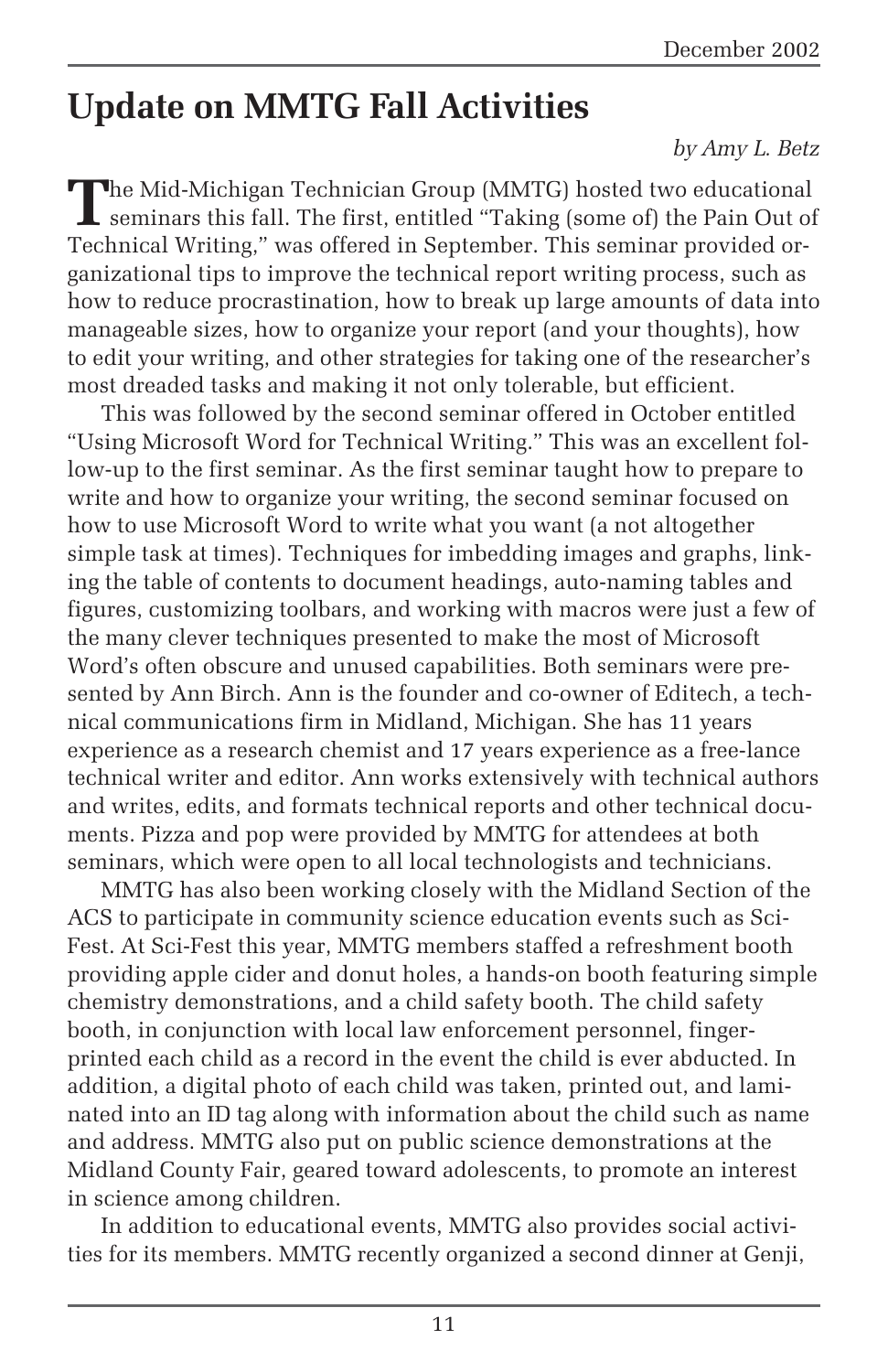a traditional Japanese steakhouse and sushi bar. This was the third social event of the year and was held at Genji for a second time due to popular demand by MMTG membership. Plans are also currently underway for an end-of-the-year holiday social and membership appreciation party. Social events such as these provide opportunities for members to get to know each other in an informal setting, leading to enhanced relationships, increased networking, and improved teamwork.

MMTG is also involved in community outreach programs. MMTG is once again participating in the Adopt-A-Family program in cooperation with the local Salvation Army. The Salvation Army screens needy families in our local community that apply to be adopted to ensure the families meet necessary low income guidelines, then matches the families with willing sponsors who "adopt" them for the holidays. The sponsor provides gifts and a holiday meal for their adopted family. This will be the third year in a row that MMTG has participated in this program.

### **MMTG Elects Leadership for 2003**

*by Amy L. Betz*

**T**he ballots have been counted in the election of new members to the Mid-Michigan Technician Group (MMTG) Executive Committee and Board of Directors for 2003:

| Chair-elect      | Sarah Kushon                    |
|------------------|---------------------------------|
| Secretary        | Dana Bitzer                     |
| Treasurer        | Wendy Mathews                   |
| Delegates        | Nathan Malowinski and Sue Perz  |
| <b>Directors</b> | Wendy Mallory and Dave Stickles |
|                  |                                 |

A special thank you to all who ran. It is the willing involvement and leadership of all the members that make MMTG successful.

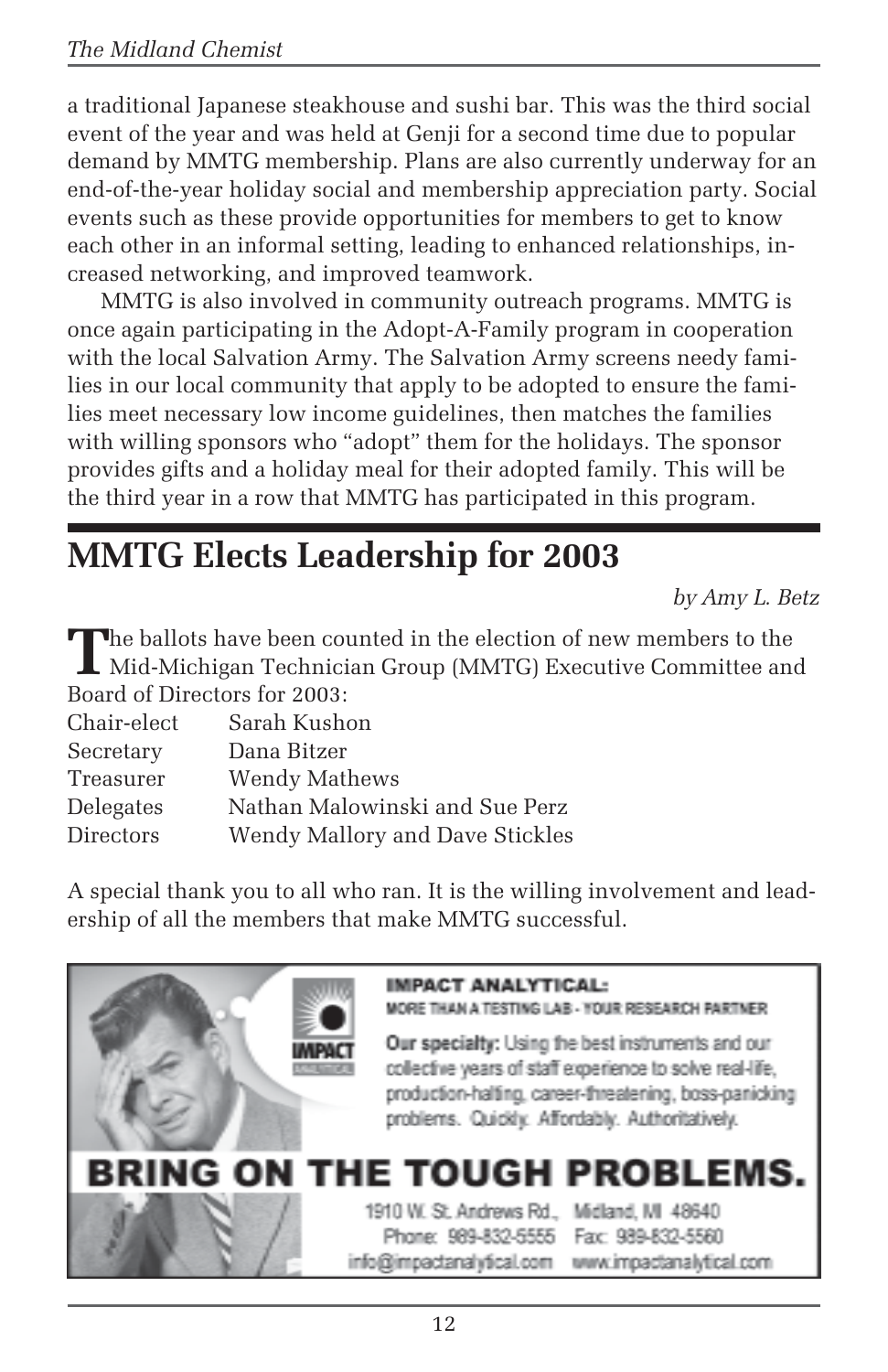### **Section Initiates Scholarship Fund Drive**

#### *By Lin Dorman*

In keeping with the mission of the American Chemical Society "to en-<br>courage in the broadest and most liberal manner the advancement of courage in the broadest and most liberal manner the advancement of the chemical enterprise and its practitioners," the Midland Section has endowed a scholarship fund to provide financial support to college students seeking academic degrees in the chemical sciences at colleges and universities in the Section's area. Since educational costs have risen faster than inflation, there is a constant need for monetary reinforcement to support academic pursuits. This endowed scholarship fund will help address this need.

Eligible students will be those majoring in a chemical science who are entering the sophomore, junior, or senior level of study. The size of the scholarship will be \$1,000 or more, depending on the amount of available money in the scholarship fund. The number of scholarships awarded each year will be determined by the amount of available money in the fund.

The requirements for receiving a scholarship will be based on academic achievement and potential for contributions to the chemical sciences. Selection of scholarship recipients will be carried out by a Scholarship Awards Committee duly elected by voting members of the Board of Directors of the Section. Scholarships will be presented annually. The award recipients will be recognized at the Midland Section Science Awards banquet. Scholarship awards will commence in 2004.

The endowment was initiated by the Section with The Midland Area Community Foundation at the threshold level of \$5,000. The ultimate endowment goal is \$100,000, which would enable the funding of five annual scholarships for the collegiate institutions in the Midland Section area.

This *Inaugural Fund Drive* is to run for two years, commencing January 1, 2003, and ending December 31, 2004. Pledges can be made now and be completed by December 31, 2004. Early payments, however, are encouraged since they begin to appreciate sooner. Contributors to this drive will be permanently recognized as *Inaugural Fund Drive* donors.

A letter regarding the fund drive and a pledge form will be sent to all Midland Section members. Questions about this scholarship fund drive can be addressed to any of the committee members:

Lin Dorman, Chair 631-0213; lcdorman@aol.com Wendell Dilling 631-1621; dilli1wl@cmich.edu Bob Howell 774-3582; bob.a.howell@cmich.edu Joan Sabourin 686-9249; jmsabour@alpha.delta.edu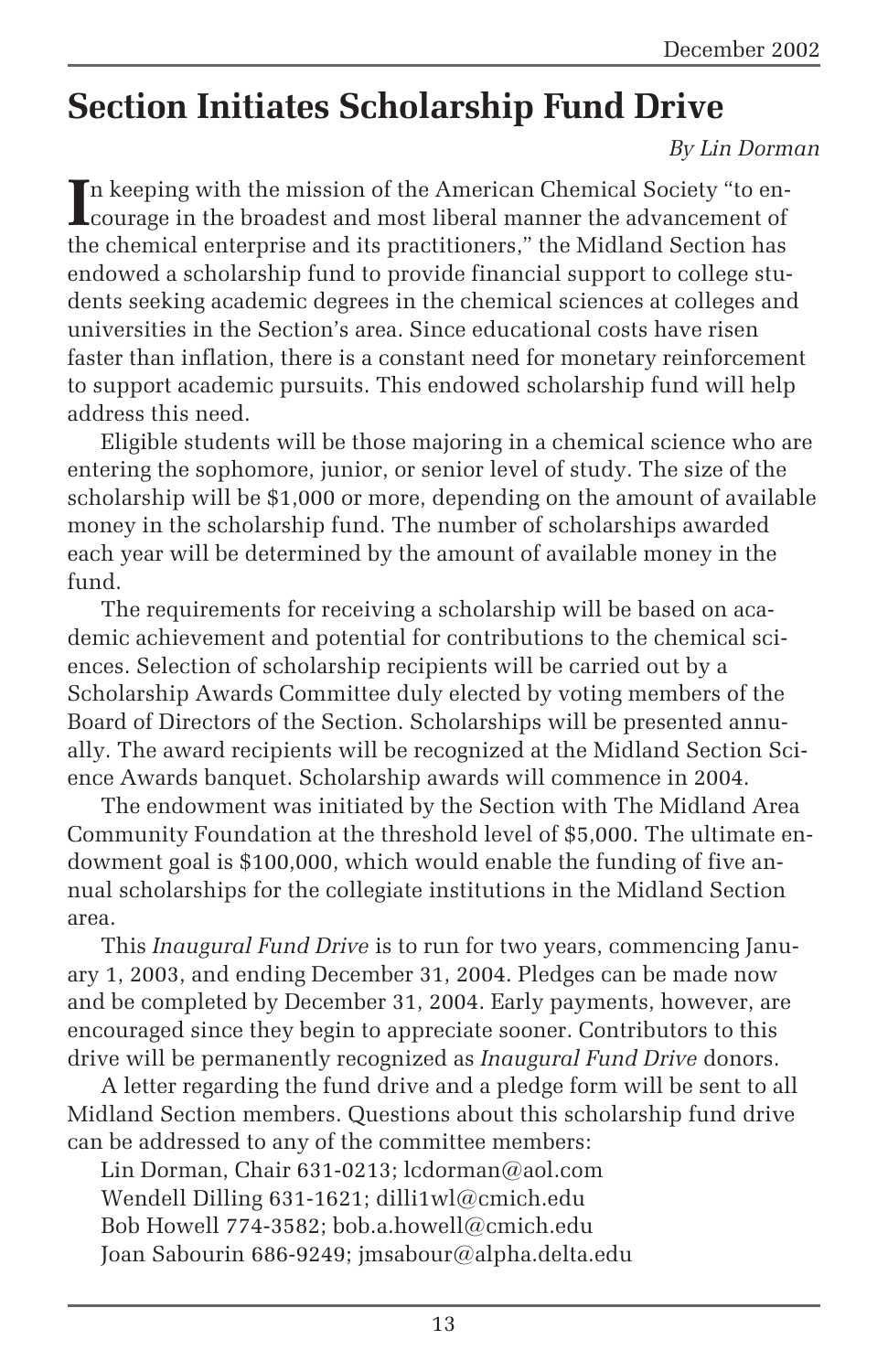# **Sci-Fest 2002 Features Cleaning Chemistry**

*By Dave Stickles and Joan Sabourin*

The theme for Na-<br>tional Chemistry Week this year was "Chemistry Keeps us Clean," and when our committee met we added "From A to Z". The committee then went through the alphabet and came up with several cleaning items for each letter and the name of a company that worked with that clean-

ing item. For example, under the letter A we had antimicrobial, where we came up with Aquilon and the Tri-Cities Microbiology Club that put on antimicrobial exhibits. We invited companies that dealt with each clean-

ing item, but they did not all attend. We also invited most of the groups from the previous few years and informed them of the theme so they could design their exhibits.

Oxyclean supplied free samples of Oxyclean, Orange Clean, and Orange Glo; MMTG gave out cleaning sponges; and Dow Chemical supplied some guides with 8 experiments. Many other



*Wa-a-i-i-t a minute...what's he going to do? A science show put on by Steve Spangler brought forward many young volunteers.*



*Members of the Mid-Michigan Technician Group are well-known for their dedication to chemistry education and their rapport with young audiences. Here, Rebecca Swanson talks to a participant.*

hand-outs were given out by the various exhibitors.

On center stage we had Steve Spangler, who has his own science TV show. Steve put on many science demos that caught the audience's attention and used a lot of audience participation. His show finale was quite impressive. Steve filled a plastic garbage can with smoke and shot smoke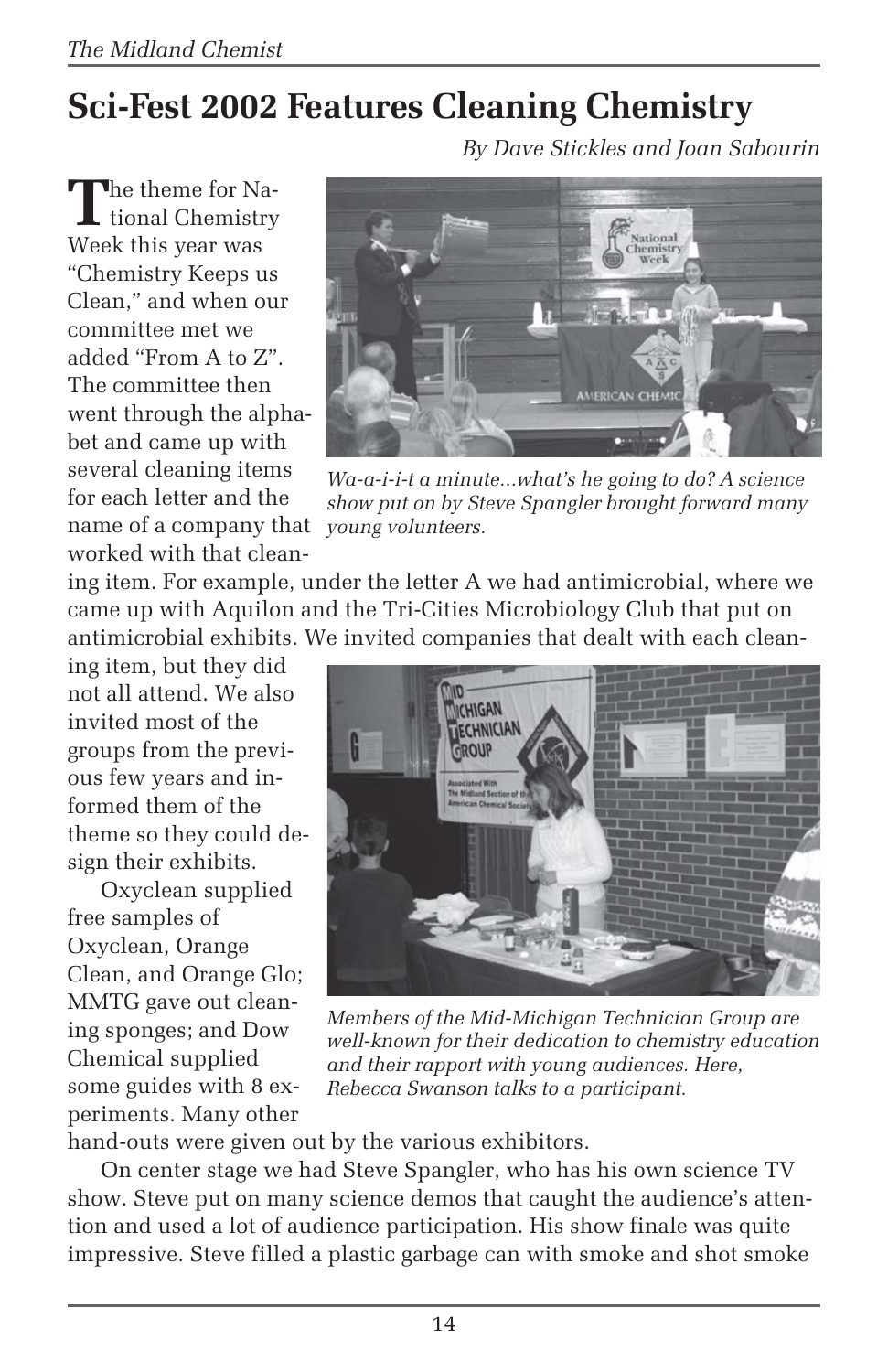rings across the gym. He had audience members with foam cups on their head and knocked the cups off their head with the smoke rings from as far away as about 40 ft. With one ring he was able to score two direct hits, knocking two cups off with one ring. Dr. Slime assisted Steve and did a couple of demos as well. In one he ignited a hydrogen/oxygen-filled balloon, and it definitely caught everyone's attention with its echoing boom and large plume of flames.

The companies and groups that put on exhibits included:

| <b>Adaptive Imaging</b>                   | Midland Volunteers for Recycling   |  |
|-------------------------------------------|------------------------------------|--|
| Aegis Environmental Management            | Mid Michigan AIChE                 |  |
| Alpha Omega Telescopes                    | Mid Michigan Technician Group      |  |
| <b>ACS</b> Midland Section                | National Chemistry Week            |  |
| Aquilon                                   | Oxyclean/Orange Glo Wipes          |  |
| Delta College Astronomy Club              | Saginaw Spirit Hockey Club         |  |
| Delta Campus Police                       | Science Literacy                   |  |
| Delta College Dental Hygiene              | S.C. Johnson                       |  |
| Delta College Environmental Club          | SPE MidMichigan Section            |  |
| Delta College Science Division            | <b>Sunset Astronomical Society</b> |  |
| Glass Blowing – Tim Drier                 | Tri-Cities Microbiology Club -     |  |
| Delta                                     |                                    |  |
| Michigan State Police                     | West Branch Community Group.       |  |
| Midland County Mosquito Control           |                                    |  |
| Some of the topics for the exhibits were: |                                    |  |
| ID badges                                 | Glassblowing                       |  |
| Fingerprinting                            | Home cleaning products             |  |
| Cleaning hands/antimicrobial              | Oil spill cleanup                  |  |
| Cleaning ice - Zamboni                    | Teeth cleaning                     |  |
| Recycling plastics                        | Color separation                   |  |
|                                           |                                    |  |

About 40,000 flyers were distributed to the following school systems: Bay City, Blessed Sacrament, Coleman, Freeland, Meridian, Midland, Midland Bullock Creek, Mt. Pleasant Sacred Hearts, Saginaw, St. Bridget, and St John's Lutheran. Ads were run in area newspapers and TV bulletin boards.

In all we had approximately 1000 people attend Sci-Fest, providing them with free cider and donut holes. We provided lunch for all the presenters. A fun time was had by all!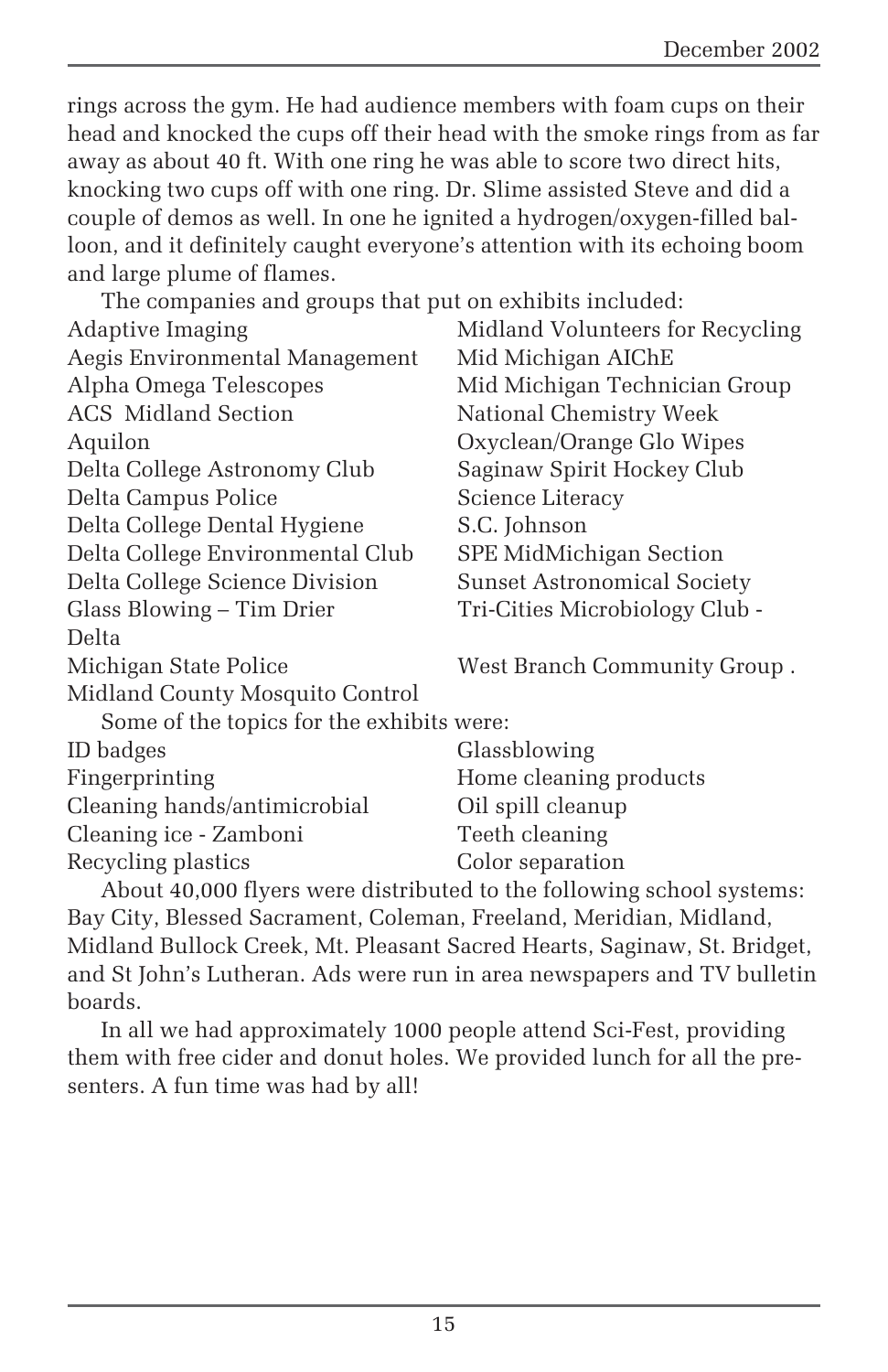# **Your Weakest Link**

*Submitted by Don Miller*

**H**ere's an excerpt from Classified Market Place, *The Detroit Free Press*, November 13, 2002:

It seems like a simple enough question, one easily answered. But is it? If an interviewer asks you, "What is your biggest weakness?" how would you respond? Not having any answer can be as bad as not having the right one. Saying, "I have no weaknesses" would be as foolish as saying, "I really hate to work before noon." But you have to say something, so…what? First of all, make your answer as concise as possible. Speaking too much about your weaknesses would indicate that you have plenty of them. Some might suggest that in the area of weakness, you should state that sometimes you are too hard working or pay too much attention to detail or you are too critical of your work. The key word is *too*. Take one of your strengths and add the word 'too' in front of it.

Good advice.

### **Board of Directors Meeting Schedule for 2003**

*By Mike Owen*

| Jan. $13$        | Midland, Delta College Midland Center, Room 12    |
|------------------|---------------------------------------------------|
| Feb. 10          | Midland, Delta College Midland Center, Room 12    |
| Mar. 17          | Midland, Delta College Midland Center, Room 12    |
| Apr. 14          | Midland, Delta College Midland Center, Room 12    |
| May 12           | Delta College, meeting room to be announced       |
| $\mathrm{Jun.}9$ | Central Michigan University, meeting room TBA     |
| Aug. 11          | Saginaw Valley State University, meeting room TBA |
| Sep. 15          | Midland, Delta College Midland Center, Room 12    |
| Oct. 13          | Midland, Delta College Midland Center, Room 12    |
| Nov. 10          | Midland, Delta College Midland Center, Room 12    |
| Dec. 8           | Midland, Delta College Midland Center, Room 12    |

**Please Note:** Because of scheduling difficulties, these dates are for the second Monday in the month (except March, which is the third Monday). It was not possible this year to adhere to the well-established pattern of first Monday meetings. I hope the change will not cause too great an inconvenience to attendees. All members are welcome at these meetings.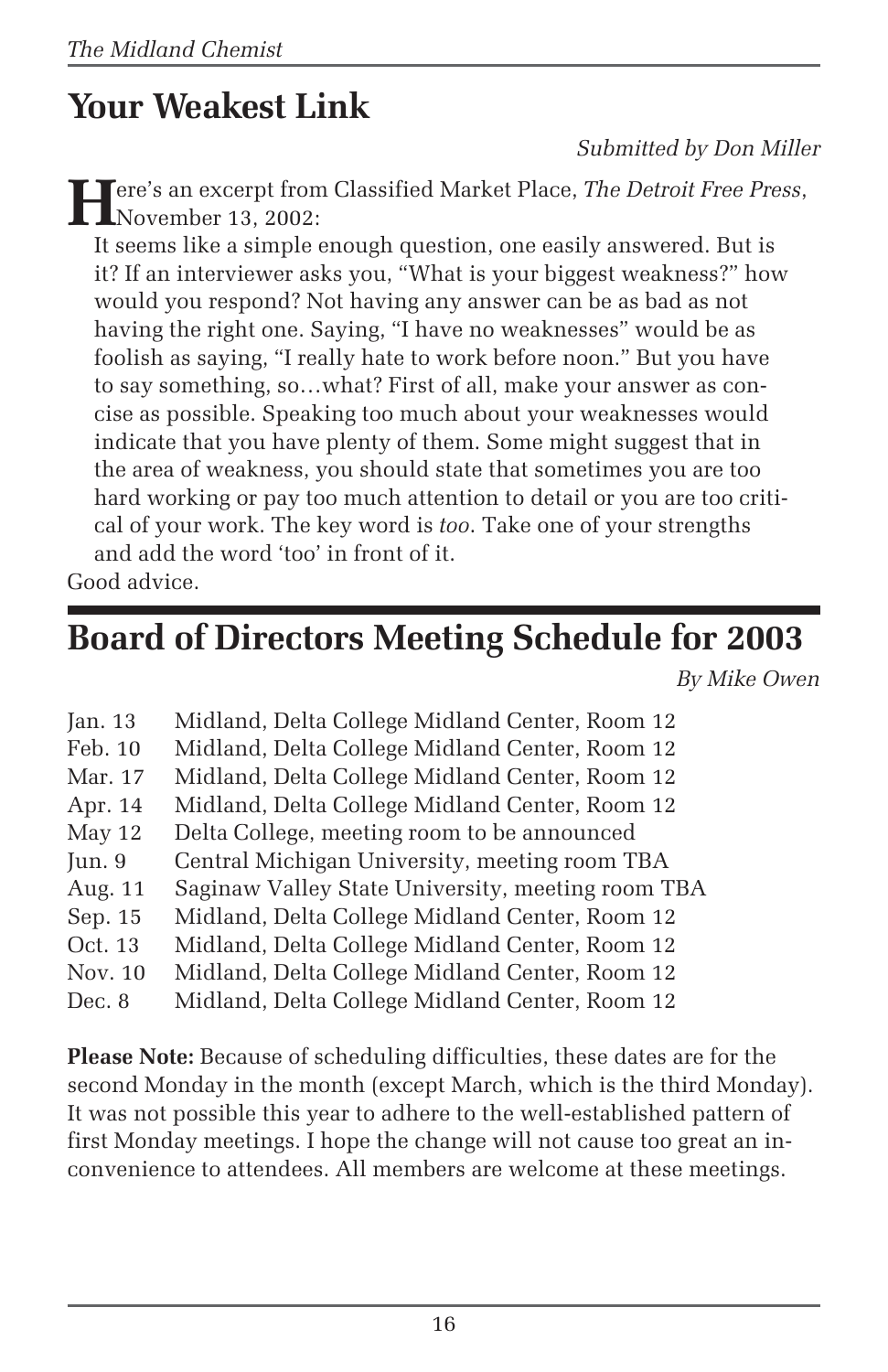### **Explorer Advisors Needed for Midland Section**

*By Sarah Ratcliff*

**Explorers is a young adult career education program of Learning for** 

(through the Scout program) for young men and women who are 14 and graduates of the eighth grade or 15 through 20 years of age. Engineering & Science Exploring is a youth development program centered on engineering and technology careers.

Exploring groups range from 10–20 students, are conducted after school hours, and meet for 1–2 hours twice monthly between October and April. The intention is to have enough adult leaders involved so that any individual only has to lead the group for 3–4 sessions. They might take trips to places like Air Force bases, engineering museums, companies, or college facilities. They might learn to design equipment or use computers. Engineering & Science Exploring is action-oriented.

The primary focuses of Engineering and Science Explorers are:

- Promote post programs that open and expand Explorers' understanding of the many opportunities in engineering and technology
- Help young men and women who are interested in careers in the field of science or engineering
- Offer experiential learning with lots of fun-filled, hands-on activities that promote the growth and development of adolescent youth

I am looking for science or engineering professionals of any discipline who are interested in being advisors for the Explorers program. As an advisor you would help with activity ideas, planning, and facilitation. If you are interested in the program or would like more information, contact Sarah Ratcliff at (989) 496-5675 or e-mail at sarah.ratcliff@dowcorning.com.

# **Job Opening for R&D Manager**

**A**research and development manager is needed for a specialty chemical business based in Midland. Responsibilities include supervising and/or conducting



formulation research work, consulting on packaging and manufacturing process development issues, writing research reports, and assisting with technical customer service in small business environment. The position requires a master's degree in chemistry, related professional experience, and good communications skills. If interested, please write to: Catherine Anders, General Manager, Caltech Industries, Inc. 2420 Schuette Rd., Midland, MI 48642.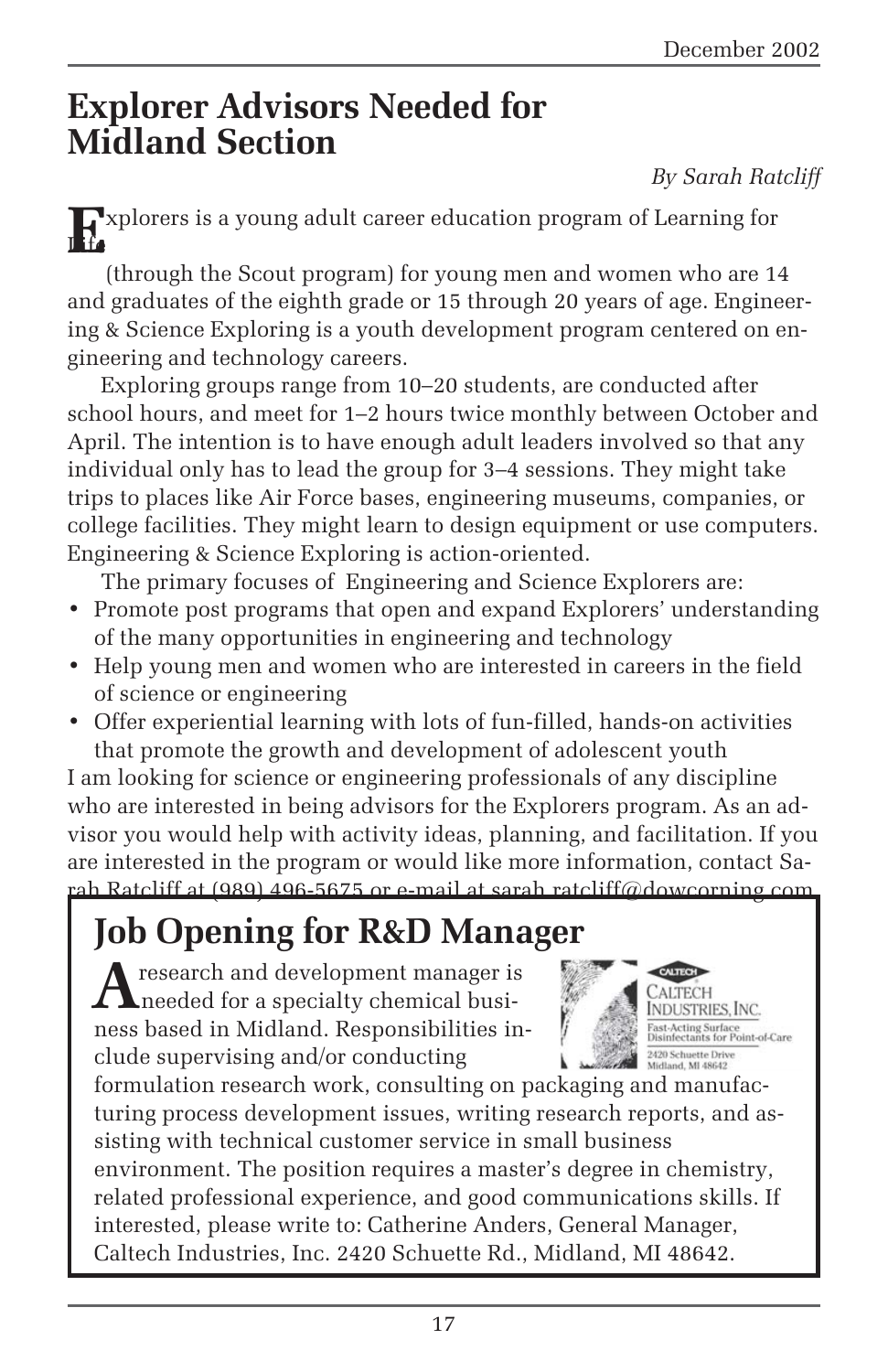# **Call for Volunteers for 2003**

#### *By Mike Owen*

**M**e are approaching that time of the year when we look back on the events and achievements of the last twelve months and begin to anticipate what is in store for next year. I will leave it to others to address the former aspect; suffice it to say that this has been a highly successful year for the Midland Section. My purpose here is to look forward to next year.

What makes this section successful is the dedicated group of volunteers who give freely of their time in many different ways. The problem is that there are not enough. I know how busy we all are, but I ask that you seriously consider devoting time to the Midland Section next year. Several committees are significantly understaffed. A few new participants would ease the burden on those already serving, would not create major commitments for these new members, and most importantly would create fresh insight and new approaches to the challenges we face. I would love to hear from you. If you want more detail on which specific committees need reinforcing, I would be happy to share that information with you.

I stress no major commitment as I realize it is best to start slowly with new ventures. However, if you seek a major challenge, we can provide that too! Specifically, we have at least one committee chair leaving next year and are also creating a few new committees. One is a Retirees Committee. I would welcome volunteers for chair and other participants on this committee. It is being formed to answer the needs of a significant section of our membership. In a way, it counterbalances our desire to better address the interests of another group of our members, younger chemists.

I am delighted that Wendy Flory has agreed to be our liaison with National ACS for younger chemists activities and will be establishing a new Midland Section Younger Chemists Committee. What we need are more Wendys. Please note that you don't have to be young to be a part of this committee, just young at heart. I suppose by analogy you don't have to be retired to serve on the Retirees Committee, just not retired from community participation. I am sure of one thing: if you are waiting to retire before you volunteer to help, presuming you will have more time then, please think again. Help us now, we need you. Besides, you won't have more time after you retire; I know!

Please write, e-mail, phone, or waylay me wherever you can find me. You can contact me best at:

michaelowen01@chartermi.net 1505 W. St. Andrews Road Midland MI 48640 (989) 631-7339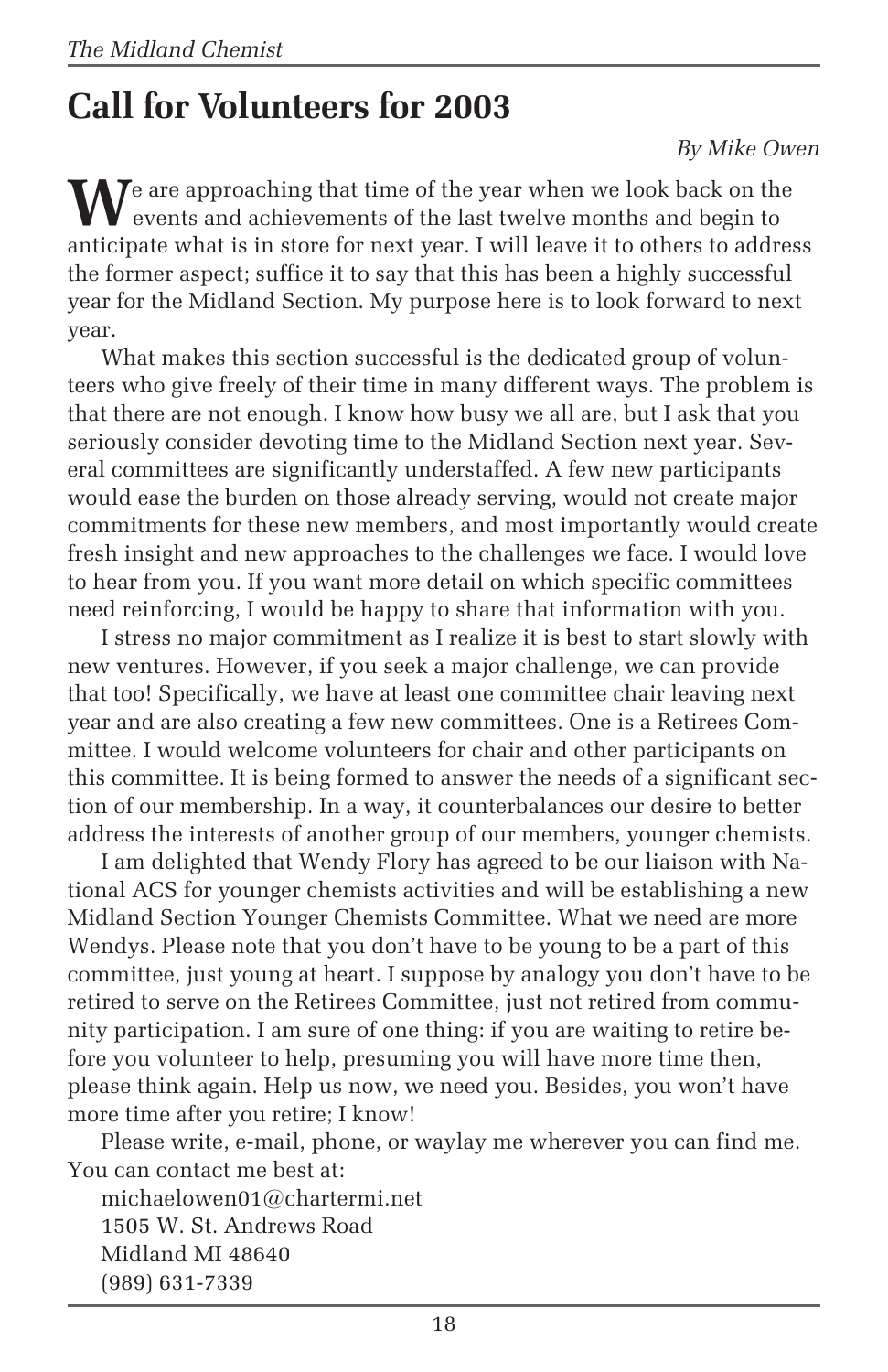### **Final Report for the 1997–1999 Member Interest Survey**

#### *By Wendell L. Dilling*

**F**irst, I would like to thank the many Midland Section members who<br>took the time to complete one of the surveys. Eventually, 73% of the members returned a survey, many with additional comments. All these data should help the Midland Section to better serve the members and the public in the future.

Anyone who has not had a chance to complete a survey, or who would like to complete a new one may do so by printing the form from the Section website at http://membership.acs.org/M/Midl/MemServ.htm#Survey. The completed form should be returned to Connie Murphy, chair of the Membership Growth and Retention Committee (cjmurphy@dow.com), The Dow Chemical Company, 1707 Bldg., Midland, MI 48674.

I would also like to thank the members of the Personnel Committee during 1997–1999 who helped solicit responses from members who did not return them on their own: Jerry DeVrieze, Dale Hauenstein, Peter Lo, Don Miller, Vicki Sible, Art Smith, and Dave Young. Ann and Catherine Birch and Al Steinhauer entered the data into a Microsoft Access database for use of future officers and committee chairs.

Copies of survey responses from those interested or maybe interested in helping the Section were given to Section chairs as they were received to aid in the recruitment of helpers, and, similarly, responses from those interested in specific topics such as employment information were given to pertinent committee chairs.

#### **Survey Distribution and Collection**

Surveys were distributed to all Midland Section members (~830) via *The Midland Chemist* 1997, *34*, No. 2, 8–9 (March 21). A preliminary report of the survey along with another copy of the survey was published in *MC* 1999, *36*, No. 2, 9–11 (March 26). Only 14 (2%) members returned a completed survey. During 1997–1999, 797 (98%) members were contacted personally to request that they complete and return the survey. Thus a total of 811 members either returned a survey or were contacted personally. These 811 members represent all the members who were listed in the 1997 Section roster plus additional members who were new to the Section during 1997-1999 minus members who left the Section prior to the time personal contact could be made during that time period. Of the 797 members contacted personally, 575 (72%) returned surveys, and 222 (28%) did not return them after at least two requests. In most of the latter cases the members had agreed to return the survey. In the data tabulation,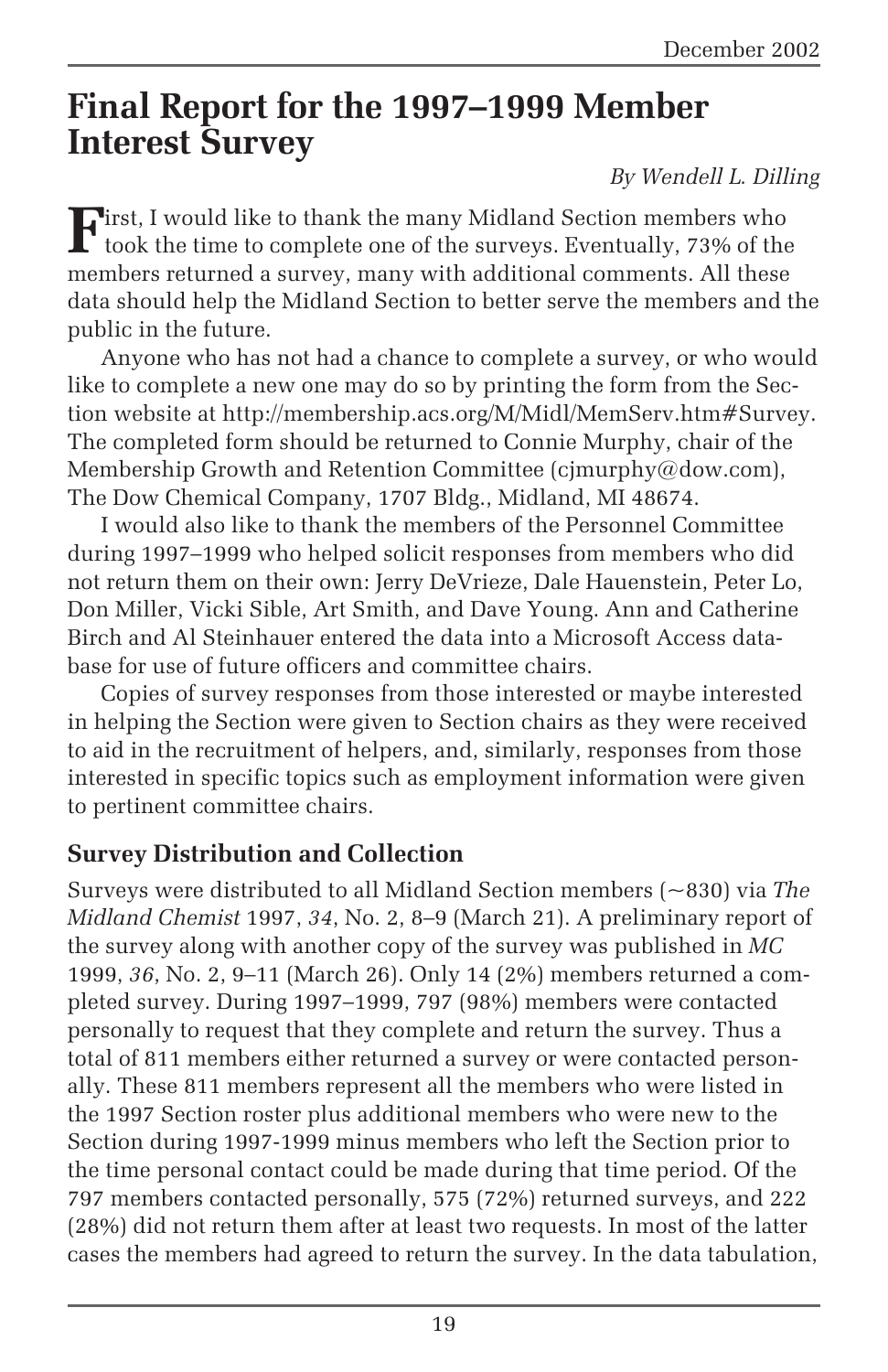these 222 members were considered to have either not answered the question or not to be interested in helping with Section activities.

Responses given most often to the survey questions are given in the following sections. A complete listing of the responses can be seen on the Section website at http://membership.acs.org/M/Midl/.

#### *Current employer*

562 (69%) answered question, 251 (31%) did not answer. Of those who answered, the responses were:

- The Dow Chemical Co.—182 (32%)
- No employer—141 $(25%)$
- Dow Corning Corp. -120 (21%)
- Central Michigan University—29 (5%)
- Michigan Molecular Institute—14 (2%)
- Self employed—8 (1%)
- Alma College—5 (0.9%)
- Delta College—5 (0.9%)
- Kelly Scientific Resources—4 (0.7%)
- Saginaw Valley State University—4 (0.7%)
- Omni Tech International Ltd.—3 (0.5%)
- CPI Engineering Services, Inc.—2 (0.4%)
- Leng Associates—2 (0.4%)
- TPI Petroleum, Inc.—2 (0.4%)
- Contracting, consulting—2 (0.4%) There were 39 other employers with one response each (0.2%)

#### *Retired*

566 (70%) answered question, 243 (30%) did not answer. Of those who answered, the responses were:

- Not retired—413 (73%)
- Retired—153 (27%)

#### *ACS Division memberships*

377 (46%) answered question, 434 (54%) did not answer (probably some have no memberships). Of those who answered, the responses were:

- No memberships—139 (37%)
- Polymer Chemistry—65 (17%)
- Organic Chemistry—50 (13%)
- Polymeric Materials Science and Engineering—40 (11%)
- Analytical Chemistry—28 (7%)
- Industrial and Engineering Chemistry—19 (5%)
- Uncertain—19 (5%)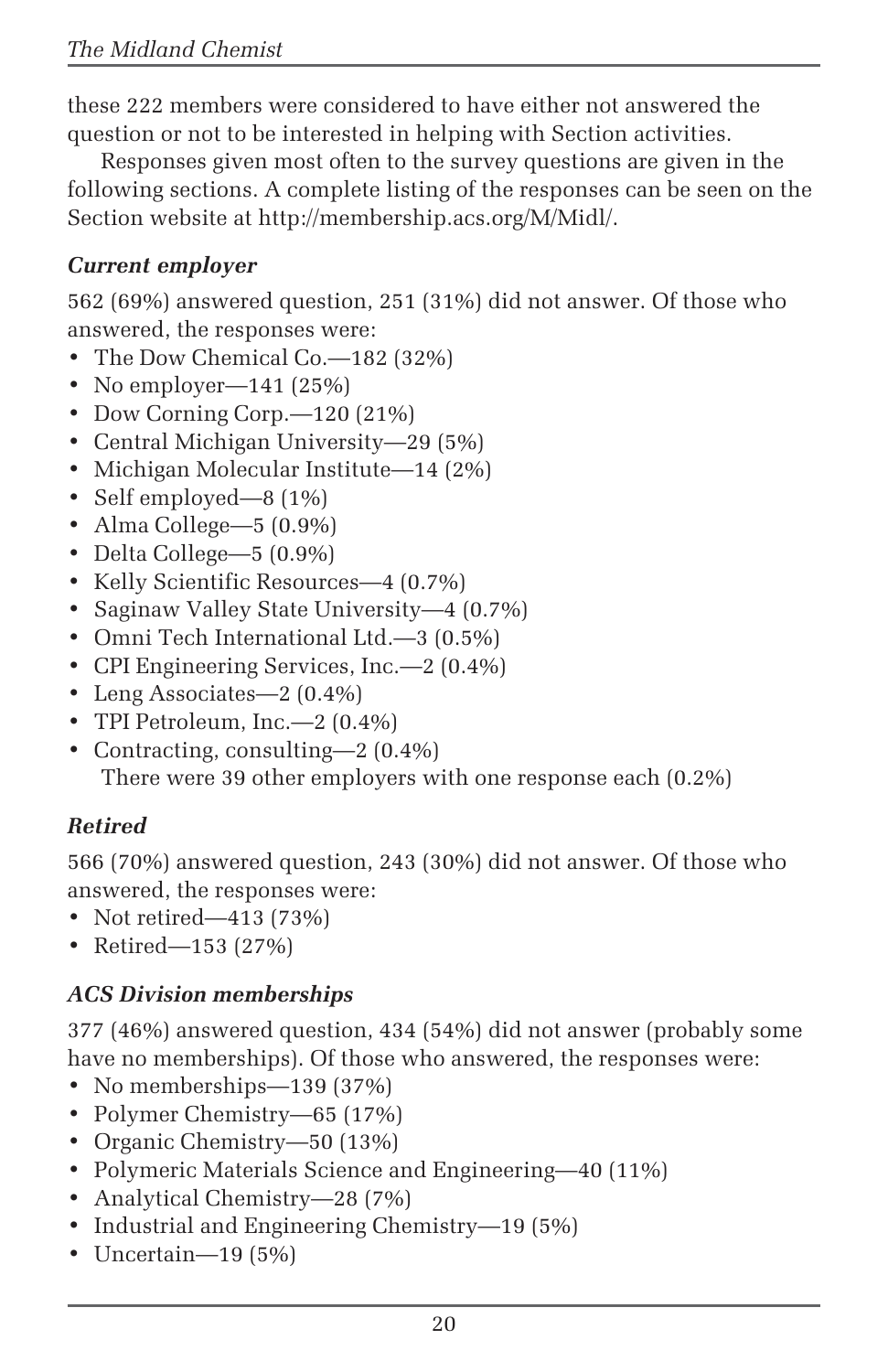- Chemical Education—18 (5%)
- Inorganic Chemistry—17 (5%)
- Environmental Chemistry—15 (4%)
- Colloid and Surface Chemistry—14 (4%)
- Chemical Information—11 (3%)
- Professional Relations—7 (2%)
- Rubber—6 (2%)
- Agrochemicals—5 (1%)
- Physical Chemistry—5 (1%)

22 others with less than five responses each.

#### *Highest academic degree*

546 (67%) answered question, 264 (33%) did not answer, Of those who answered, the responses were:

- Doctorate—318 (58%)
- Bachelor—120 (22%)
- Master—102 (19%)
- Associate—4  $(0.7\%)$
- None—2 (0.4%)

#### *Interests relevant to ACS*

313 (39%) answered question, 498 (61%) did not answer. Of those who answered, the responses were:

- Areas of science—174 (56%)
	- Polymer science—43 (14%)
	- Organic chemistry—18 (6%)
	- Analytical science—16 (5%)
	- Environmental science—12 (4%)
	- Computers—9 (3%)
	- Materials science—8 (3%)
	- Biological chemistry—6 (2%)
	- Catalysis science—6 (2%)
	- Physical chemistry—6 (2%)
	- Other areas of science—50 (16%)
- Education—61 (19%)
	- General and science—36 (12%)
	- (Including science) for youth—13 (4%)
	- Continuing, (including science) for science professionals—7 (2%)
	- (Including science) post high school—5 (2%)
- Meetings, lectures, and seminars—48 (15%)
	- Meetings—37 (12%)
	- Lectures and seminars—11 (4%)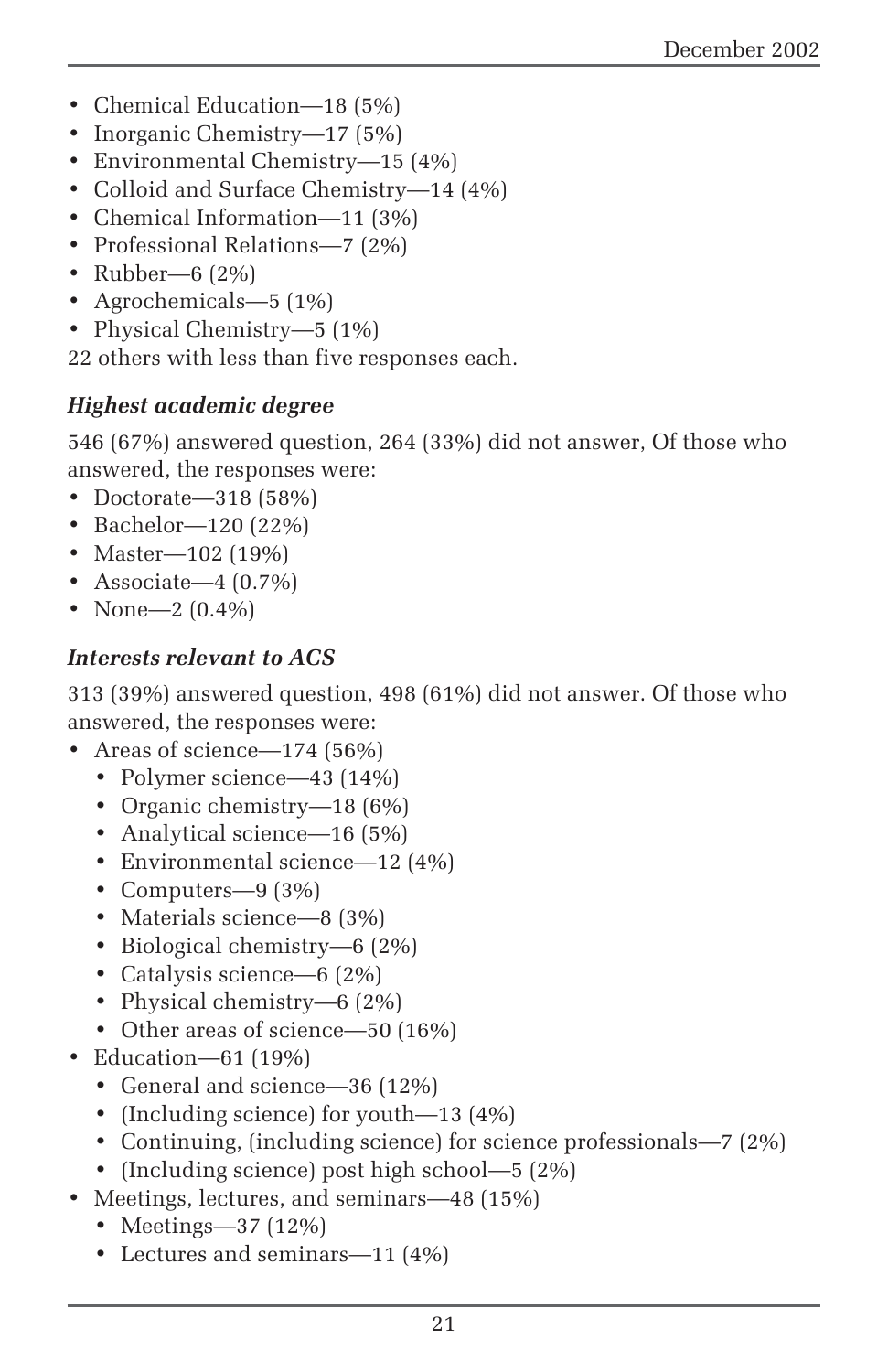- Publications—48 (15%)
	- *Chem. Eng. News*—19 (6%)
	- *Midland Chemist, The*—7 (2%)
	- Other specific publications—8 (3%)
	- General—14 (4%)
- No interest or uncertain—44 (14%)
- Outreach activities and interaction with public—31 (10%)
	- For youth—11  $(4%)$
	- For adults—9 (3%)
	- General—11 (4%)
- Information and news—14 (4%)
- Employment and careers—13 (4%)
- Chemical industry—12 (4%)
- Business aspects—7 (2%)
- General and miscellaneous areas—66 (21%)
- Other specific programs—10 (3%)
- Other specific organizations—9 (3%)

#### *How are Section activities filling your needs as an ACS member?*

346 (43%) answered question, 465 (57%) did not answer. Of those who answered, the responses were:

- Satisfactory to well—95 (27%)
- Neutral—17 (5%)
- Poorly—29 (8%)
- Not active—53 (15%)
- No impact or no needs—29 (8%)
- Not aware of activities—14 (4%)
- No time to be involved—6 (2%)
- Meetings and talks—75 (22%)
- Information dissemination and publications—60 (17%)
- Personal interaction—11 (3%)
- Outreach programs—10 (3%)
- Youth education and serving children—7 (2%)
- Science and other activities—6 (2%)
- Other and miscellaneous—8 (2%)

#### *What kind of Section activities would be most beneficial to you?*

254 (31%) answered question, 557 (69%) did not answer. Of those who answered, the responses were:

- Meetings and speakers—126 (50%)
	- Specific topic meetings and speakers—22 (9%)
	- Fall Scientific Meetings—15 (6%)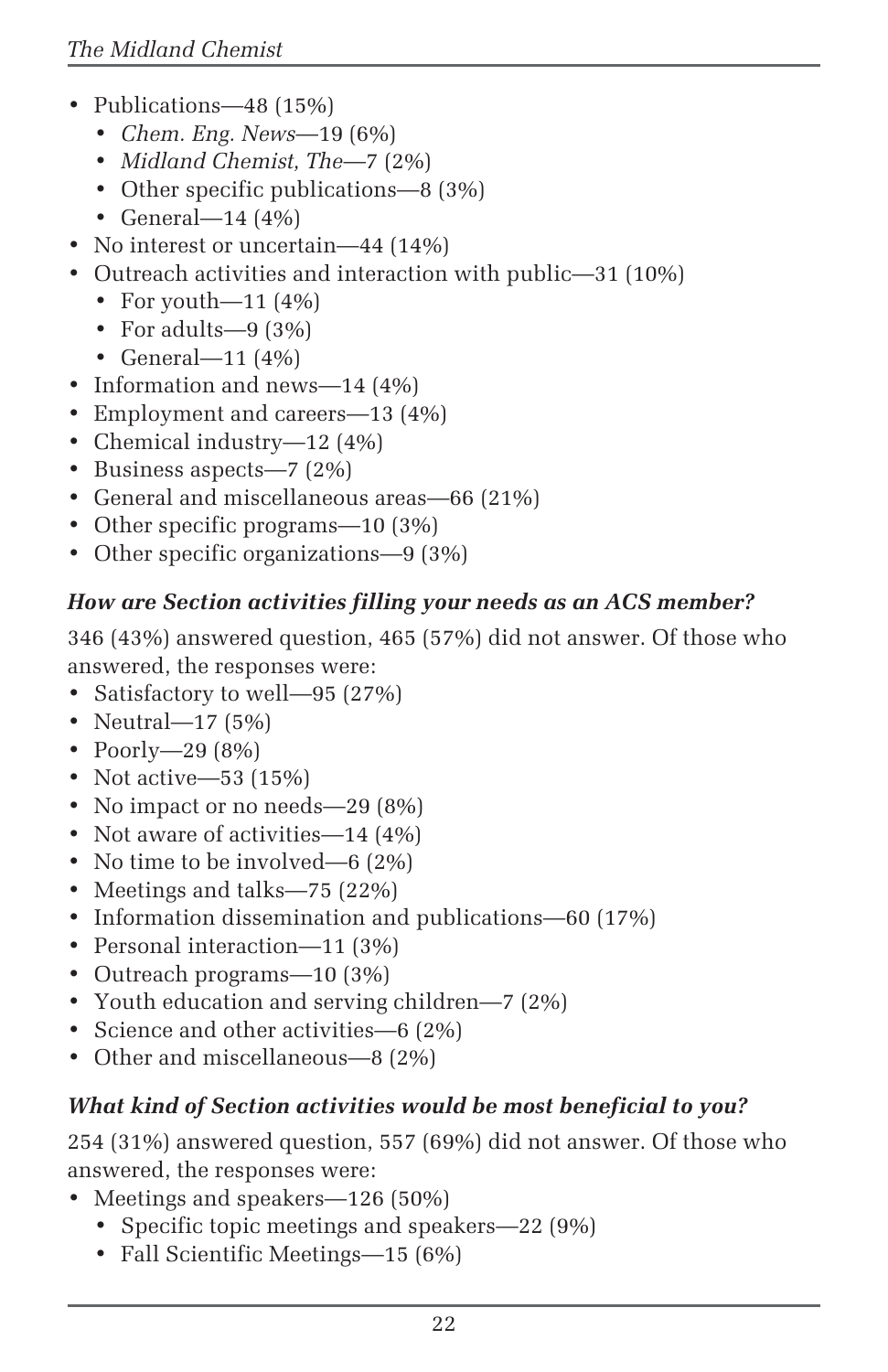- General topic meetings and speakers—7 (3%)
- Regional meetings—5 (2%)
- Discussion groups—4 (2%)
- Dinner meetings—3 (1%)
- Other meetings and speakers—70 (28%)
- Uncertain—36 (14%)
- No interest—33 (13%)
- Educational and student activities—26 (10%)
	- Public school related—12 (5%)
	- Midland Section activities—3 (1%)
	- General 11 (4%)
- Information dissemination and publications—23 (9%)
	- *Midland Chemist, The*—6 (2%)
	- Other information dissemination—17 (7%)
- Social activities and networking—20 (8%)
	- Networking—7 (3%)
	- Other social activities—13 (5%)
- Continuing science education—15 (6%)
- Employment activities—15 (6%)
- Career information—9 (4%)
- Outreach activities—8 (3%)
- Status of current Section activities—6 (2%)
	- Current activities are fine—3 (1%)
	- Suggested action —3 (1%)
- Miscellaneous—27 (11%)

#### *Are you interested in helping with Midland Section activities?*

811 (100%) answered question (no response was considered to be an answer of no):

- Current officers or committee members (therefore is interested in helping)—35 (4%)
- Yes, is interested—47 (6%)
- May be interested —101 (12%)
- May be interested in the future—88 (11%)
- No, is not interested—540 (67%)

#### *Other comments*

*Editor's note: Because of space considerations, we have not included comments and have omitted some minor subtopics. Please refer to the web site for the entire text of the report: http://membership.acs.org/m/midl/ Survey\_Rept\_for\_website,\_02.doc*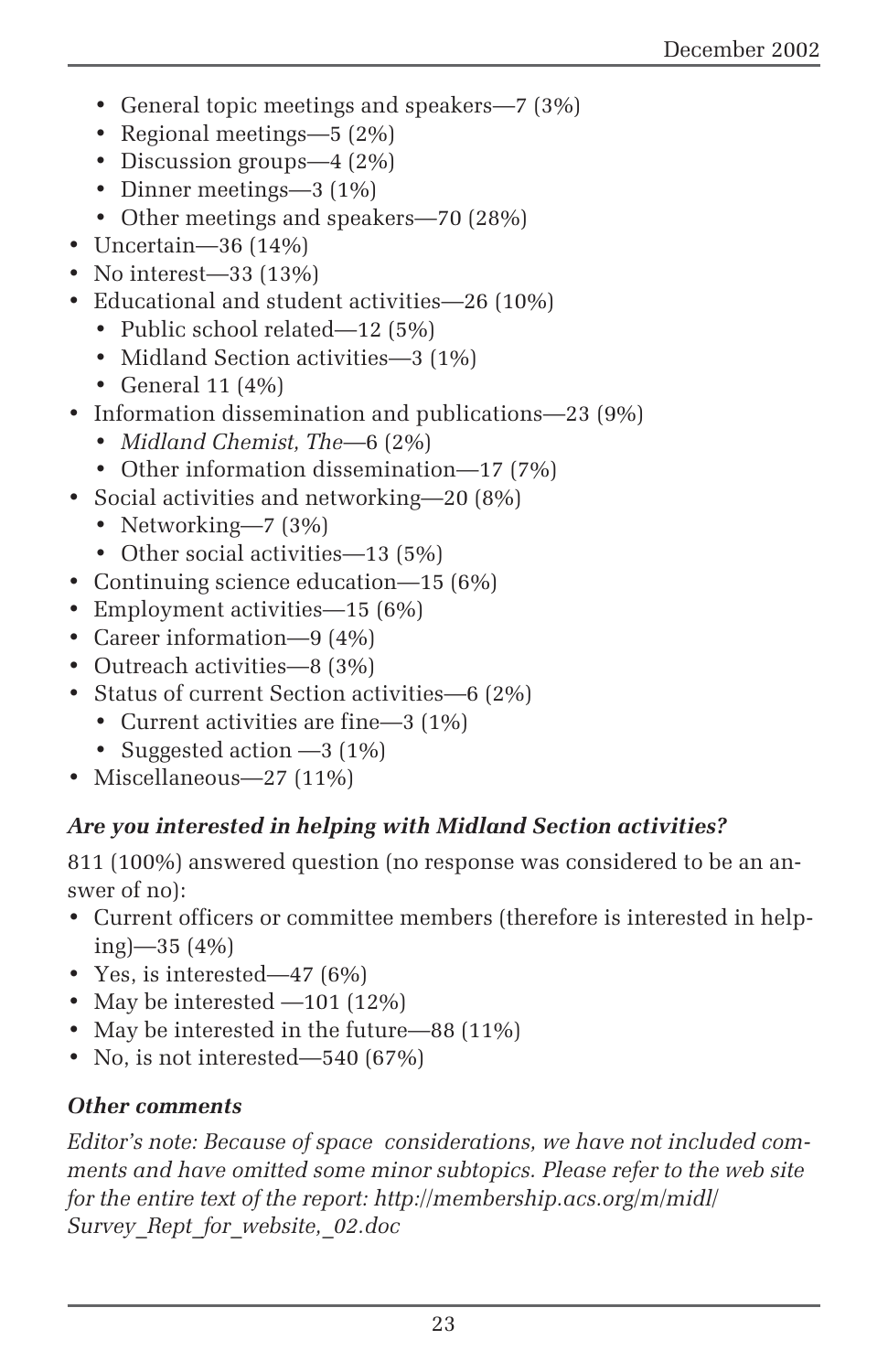# **West Branch NCW Event "Cleans Up"**

*By John Blizzard*

During National<br>Chemistry Week, the Midland Section ACS, Ogemaw Heights High School, and National City Bank in West Branch, Michigan, joined forces to celebrate National Chemistry Week. This began with a six-hour, handson teacher training session. This session, "Bring Science to Life in the Classroom," was



*The famous "Golden Beaker" award (famous among aspiring scientists, anyway). How many "cleaning things" did you find? Photo by Doug Grezeszak*

provided by Midland Section members to assist teachers with 16 hands-

on experiments and present the NCW theme, *Chemistry Keeps Us Clean.*

During National Chemistry Week, 43 high school/intermediate school/grade school student volunteers performed over 1100 individual experiments or demonstrations for area students and the public over the six-day NCW time. These experiments were performed at National City Bank in West Branch, Michigan, during business hours from Monday to Saturday (October 21-26). Science demonstrations included cleaning colors (chromatography), protecting fabrics with Teflon, demonstrating water repellency, how much water can be placed on a one cent piece (penny) using super adsorbing polymers (the record was 201 drops of water), along with the chemistry and clean-



*Laboratory equipment donated by Midland Section to West Branch area schools.*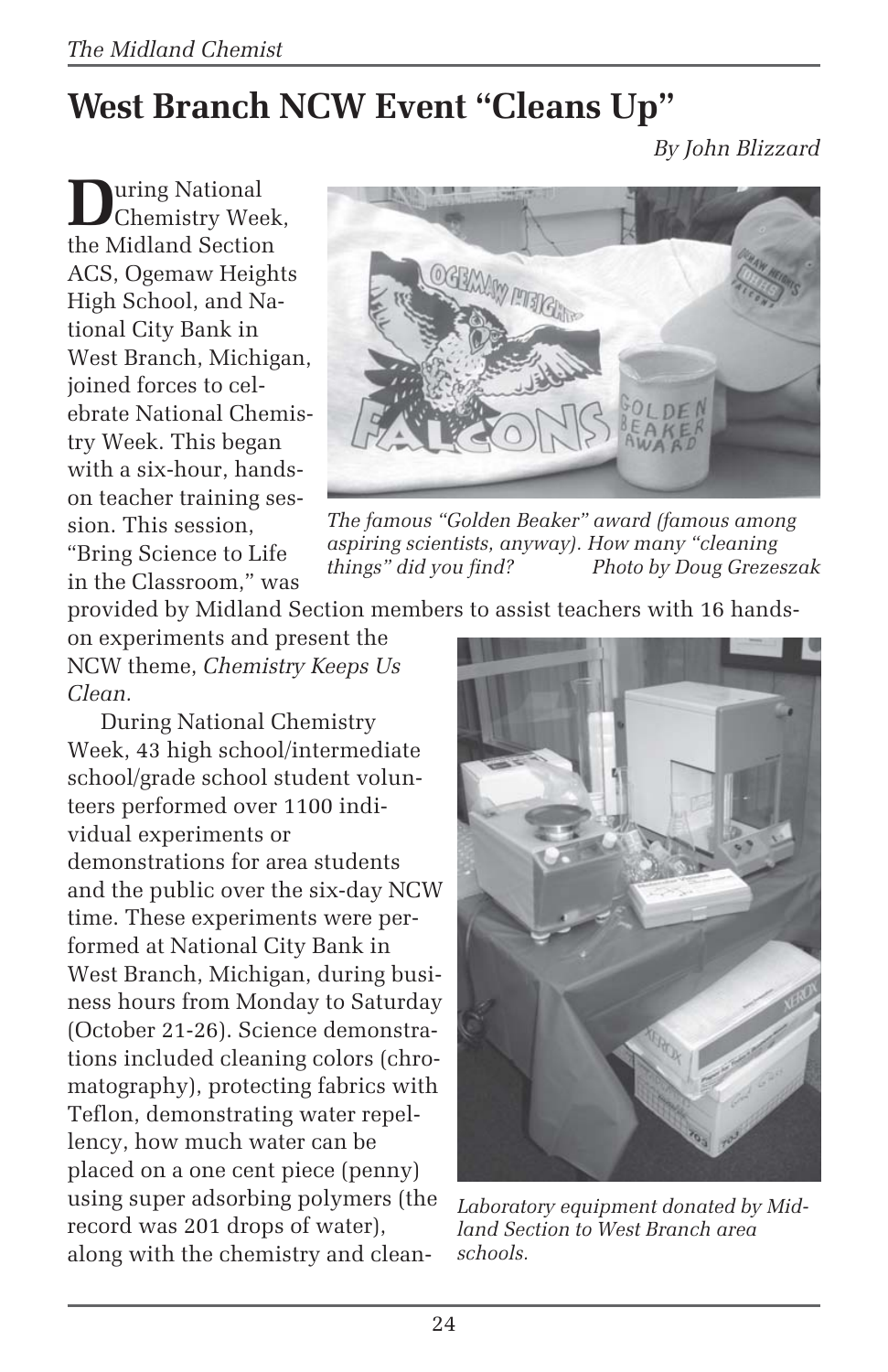ing of money. The money cleaned was obtained from a competition at the local high school. The organizing Ogemaw Heights chemistry teacher, Doug Grezeszak, began a "Gold Beaker" competition between the science classes to see which class could raise the most change. The various classes raised over \$250 in change, with Russ Odette's class getting the prize. After cleaning, the money was donated to the local food bank and Good Samaritan Fund in West Branch.

During the entire week, 71 area teachers and teacher helpers assisted over 1200 area students (out of the Ogemaw County school population of 2600) in a scavenger hunt and



*Andrea Hales receives a "Salute to Excellence" award from Section Chair Pat Cannady and Director Wendell Dilling.*

field trip to National City Bank and area businesses. *Every* student from kindergarten to fourth grade along with intermediate and high school students participated in a scavenger hunt; *"Chemistry Keeps Us Clean From A to Z."* The scavenger hunt was designed to encourage students to find "cleaning with chemistry" areas at local West Branch businesses. High school students were given extra credit for participation. Over 30 businesses participated in the event, representing approximately 75% of the total downtown businesses. Prizes donated by ACS and local businesses were awarded to each grade for the students who completed the hunt. According the West Branch Chamber of Commerce president, this program was "the biggest success at West Branch in which the local businesses and schools have ever cooperated and participated. Area businesses were pleased to participate and were astounded at the number of parents, teachers, and students involved." Doug Grezeszak, Ogemaw Heights chemistry teacher and NCW coordinator put it this way: "From this whole experience, one thing really stands out. It is how much the elementary children got out of the presentations at the bank. I still have parents stopping me in the grocery store and telling me how much they got out of this work. The wonder of a young person's mind awakened to the world of science is truly amazing."

Ms. Andrea Hales, National City Community Bank president for the West Branch Area emphasized: "We are committed to improving the quality of life in the community and proud to partner with and support the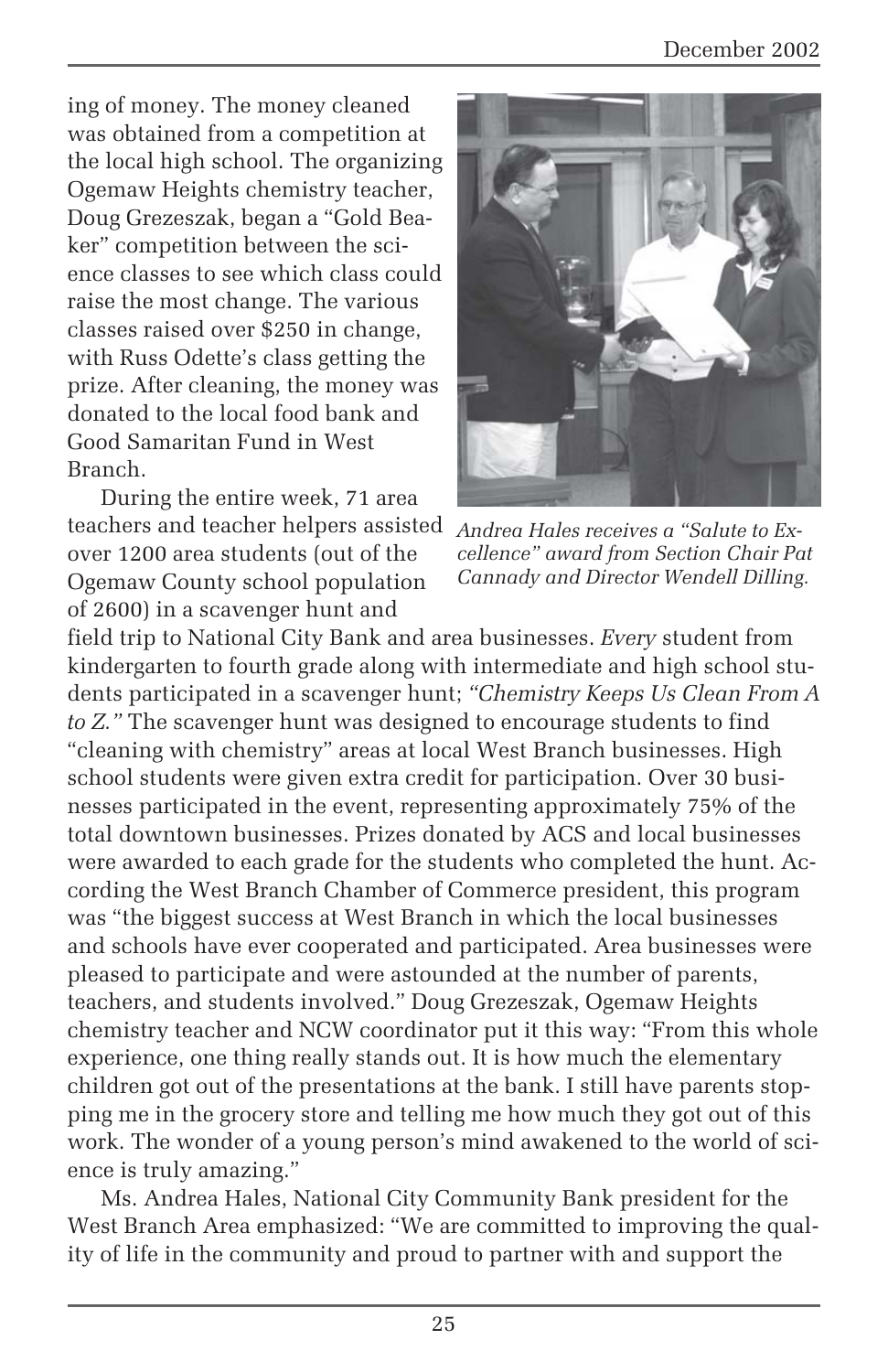

*The West Branch event was truly a community affair. These National Bank employees display their certificates of appreciate for all their efforts to make this event a success.*

efforts of the Midland Section of the ACS during this event." Ms. Hales also announced that National City Bank would make a donation to the Midland Section ACS and West Branch-Rose City area schools in the amount of \$2500. National ACS will match this money for community outreach programs. During the week at the bank, 12 National City Bank employees participated in and assisted with the NCW activities, handing out over 600 samples of Oxyclean and cleaning products to bank customers while they were dressed up as chemists in lab coats and safety glasses.

To further enhance the program, a \$2500 donation from Tanger Outlet Mall was presented to ACS and area schools to encourage participation in the community outreach program. Approximately \$7000 in science equipment was donated to Ogemaw Heights High School and area elementary schools from the Midland Section ACS to enhance the science programs at these schools.

To cap off the week of activities, awards were presented at a gala celebration. Attending this were National City Bank executives, the area Chamber of Commerce, local business leaders, area school superintendents, principals and teachers, Midland Section members, and public officials. Midland Section chair Pat Cannady and bank president Andrea Hales presented ACS certificates of appreciation to 23 area businesses, two ACS Section members, four area school teachers, and twelve bank employees. The Midland Section chair also presented "Salute to Excellence" awards to Ms. Hales, the West Branch Chamber of Commerce, National City Bank, and Tanger Outlet Mall.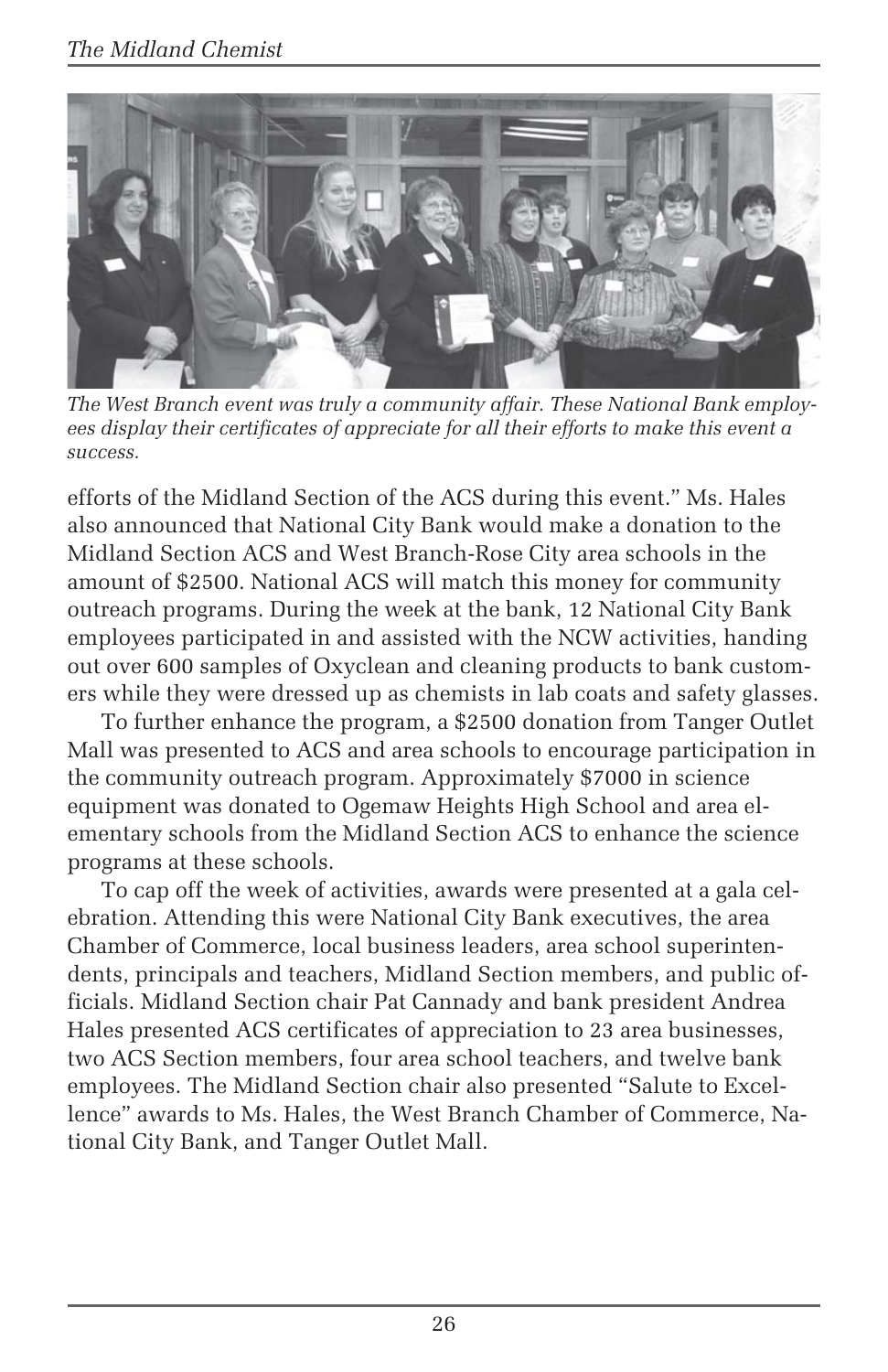# **There's a New SmartZone in Town**

#### *By Peggy Hill*

**M**hat do you get when you combine one university, one city development board, several high-tech businesses, a cache of creative thinkers, and toss it with a public economic development corporation catalyst? A very innovative reaction mix that's targeted to synthesize high-tech business results.

The Central Michigan University Center for Applied Research and Technology (www.smartzone.cmich.edu) is one of eleven SmartZones in Michigan—business centers designed to generate that synthetic reaction

mix. Created jointly by CMU and the city of Mt. Pleasant in June 2002, the center occupies a 350-acre site just southwest of the CMU campus. Research space on the CMU campus is also used in conjunction with the center.

According to Robert Berry, president and CEO of the CMU Research Corporation that manages the center, a



*The Center for Applied Research and Technology is one of eleven SmartZones in Michigan.*

grant of \$250,000 from the Michigan Economic Development Corporation will fund the center in finding companies that need assistance with scientific research, patent attainment, or other business research. "This is about building the economy across the entire middle of Michigan," he says. "Anything we can do to make this economy more diverse and robust by using the intellectual assets that we have in this region makes a whole lot of sense to the university and to the community."

With a mission to create efficient growth of technology-based industries, the Center for Applied Research and Technology (CART) provides a number of advantages to fledgling businesses. These include ready access to university resources such as faculty collaboration, super-computing capabilities, software, research space, and equipment. Space at the center site is available for start-up companies. Business insight services are also available on site.

A shining example of an emerging young business is Dendritic Nanotechnologies, Ltd (DNT). Headed by organic chemist Donald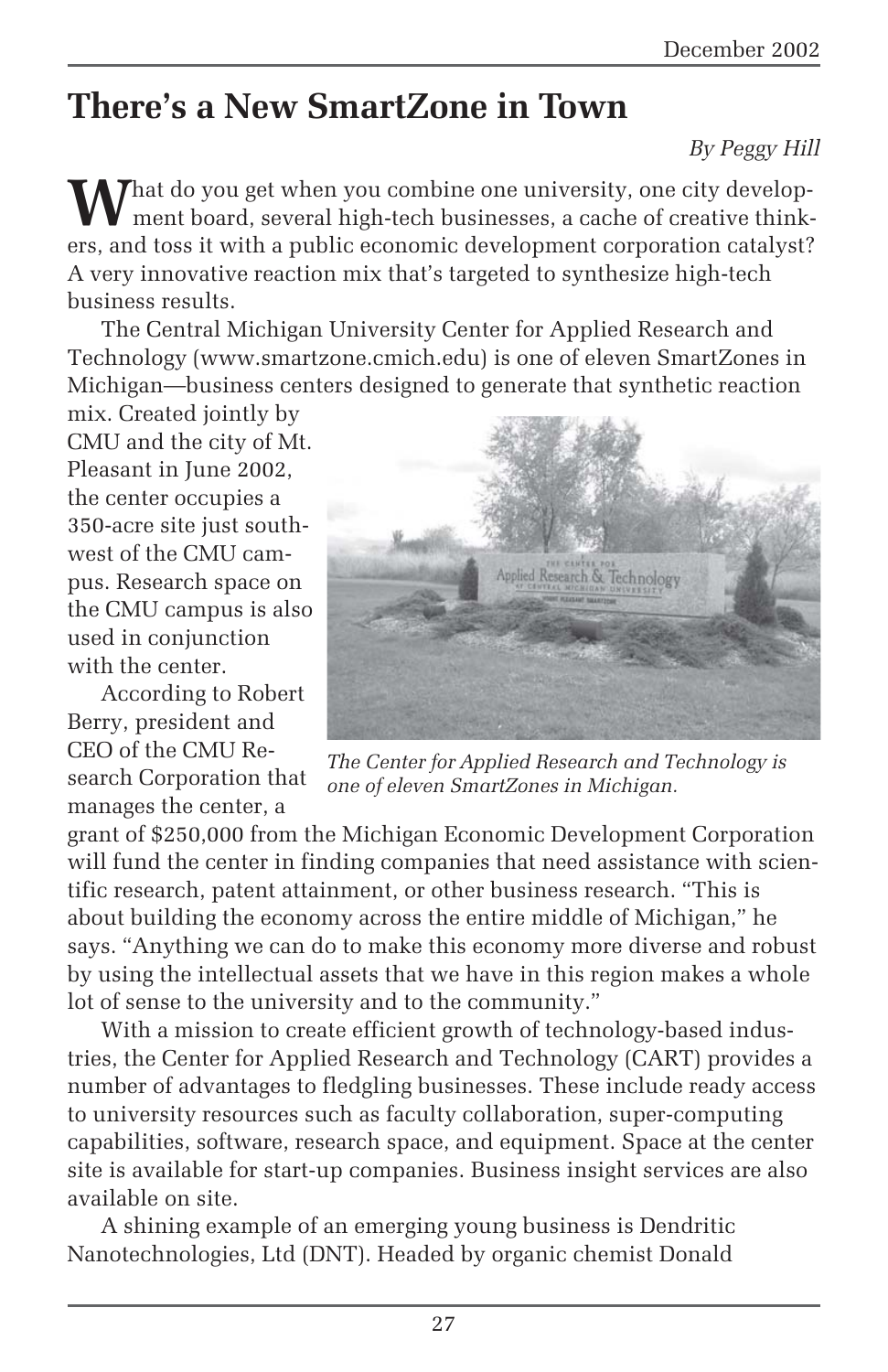Tomalia, DNT has been a partner under the CART umbrella from the start. DNT develops dendrimers and dendritic polymers for applications in life sciences, electronics, and materials sciences. The company plans to research new dendrimer technology as well as develop as a commercial supplier of dendrimers and the licensing rights to them.

Announced recently, a \$3.5 million Department of Defense contract was awarded for dendrimer nanotechnology research to be carried out by Dendritic Nanotechnologies, Ltd. Construction is planned for a 20,000– 25,000 square foot building that will house wet lab space for the research. The purchase of analytical instrumentation and equipment to support the research is also planned.

It's expected that the success of DNT will carry over into more new business ventures at the center. As Robert Berry remarked, "The chemistry research facility associated with the dendrimer research will allow us to start to contract to build commercial wet lab space for start-up companies like Dendritic Nanotechnologies, Ltd. It represents an incubator process for that technology niche here in Mt. Pleasant."

Currently on the CART site south of the CMU campus is a 12,000 square foot building that houses business office space as well as the CART business insight services (see photo). These latter services assist businesses with data and text mining for strategic business planning. Boasting an 83 gigaflop computing facility with a terabyte capacity for data storage, the center can assist businesses by evaluating past, present, and future business practices with an eye toward improving their efficiency and profitability. The Dow Chemical Company, Dow Corning Cor-



*This building houses the center's facility for business insight services and provides office space for center tenants. Other buildings are in the planning stage.*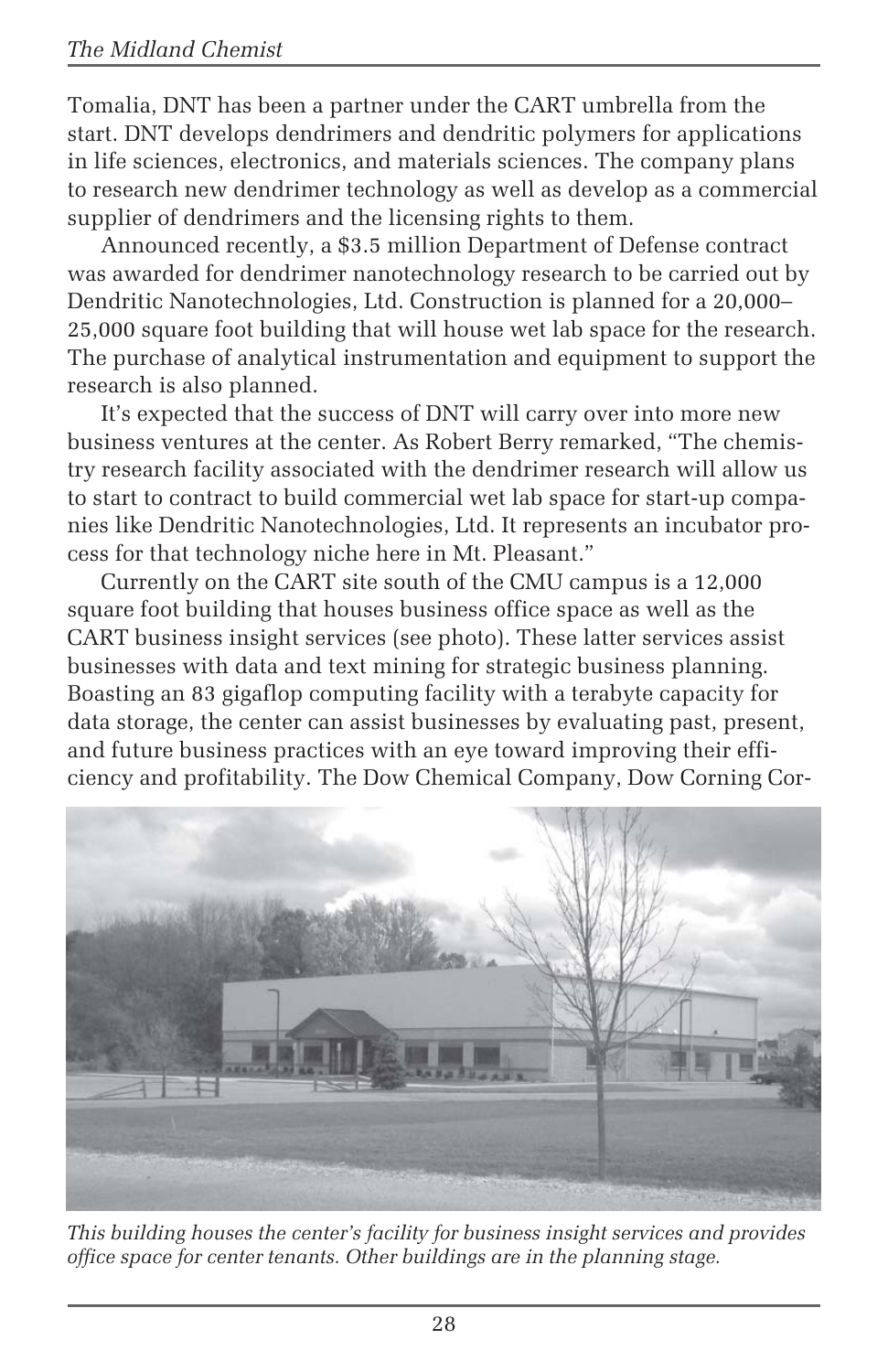poration, and International Paper, Inc. are some of the businesses that have contracted with the center for these business insight services.

The CMU Research Corporation manages the center. Its board of directors includes president and CEO Robert Berry, Chairman Michael Rao, Interim Treasurer Jonas Cook, Secretary James Hageman, and Directors Joe Kerbleski, Roger Kesseler, Bob Kohrman, Janis Landry-Lane, and David Stevens.

The SmartZone concept is the brainchild of the Michigan Economic Development Corporation, a public corporation established to facilitate economic growth in Michigan. There are currently eleven SmartZone centers in the state, and each was created to foster collaboration between businesses, communities, and schools of higher education. Since technology-based businesses typically require extensive research support, these centers help new businesses get started by pairing them up with colleges and universities that can help that research effort by supplying access to research facilities, equipment, faculty, student researchers, and computing power. Since their start in 2001, several SmartZones have already made great strides in stimulating new, innovative economic development in high-tech industries in Michigan. The newest SmartZone here in central Michigan shows great promise of doing the same.

# **In Brief**

- *Chemical & Engineering News*, Oct. 7, 2002—Three local student affiliates each received a 2001–02 Student Affiliates Chapter Award from the ACS Society Committee on Education: Alma College, Frederick Schroeder (president), Melissa Strait (adviser); Central Michigan University, Misty Bennett (president), Estelle Lebeau (adviser), and Saginaw Valley State University, Ron Nowak and Jon Markey (co-presidents), Deborah Huntley (adviser).
- *Chemical & Engineering News*, Nov. 11, 2002—Several Midland Section members were recognized for their efforts in the Midwest Pharmaceutical Process Chemistry Consortium during a 10-year reunion of its founders. Local people attending the meeting included Sheldon Messing, Dennis Kreil, Robert Appell, Christian T. Goralski, Richard Gross, Carol Jensen, and Ian Lennon.
- Free Brochure from Dow Makes Chemistry Cool for Kids—The Dow Chemical Company is making a new educational brochure available free of charge to the public. To obtain copies of "Chemistry: The Enabling Science," call Dow's Customer Information Group at 1-800-441- 4369 and request form number 667-00027-902 or visit http:// www.dow.com to download a copy.